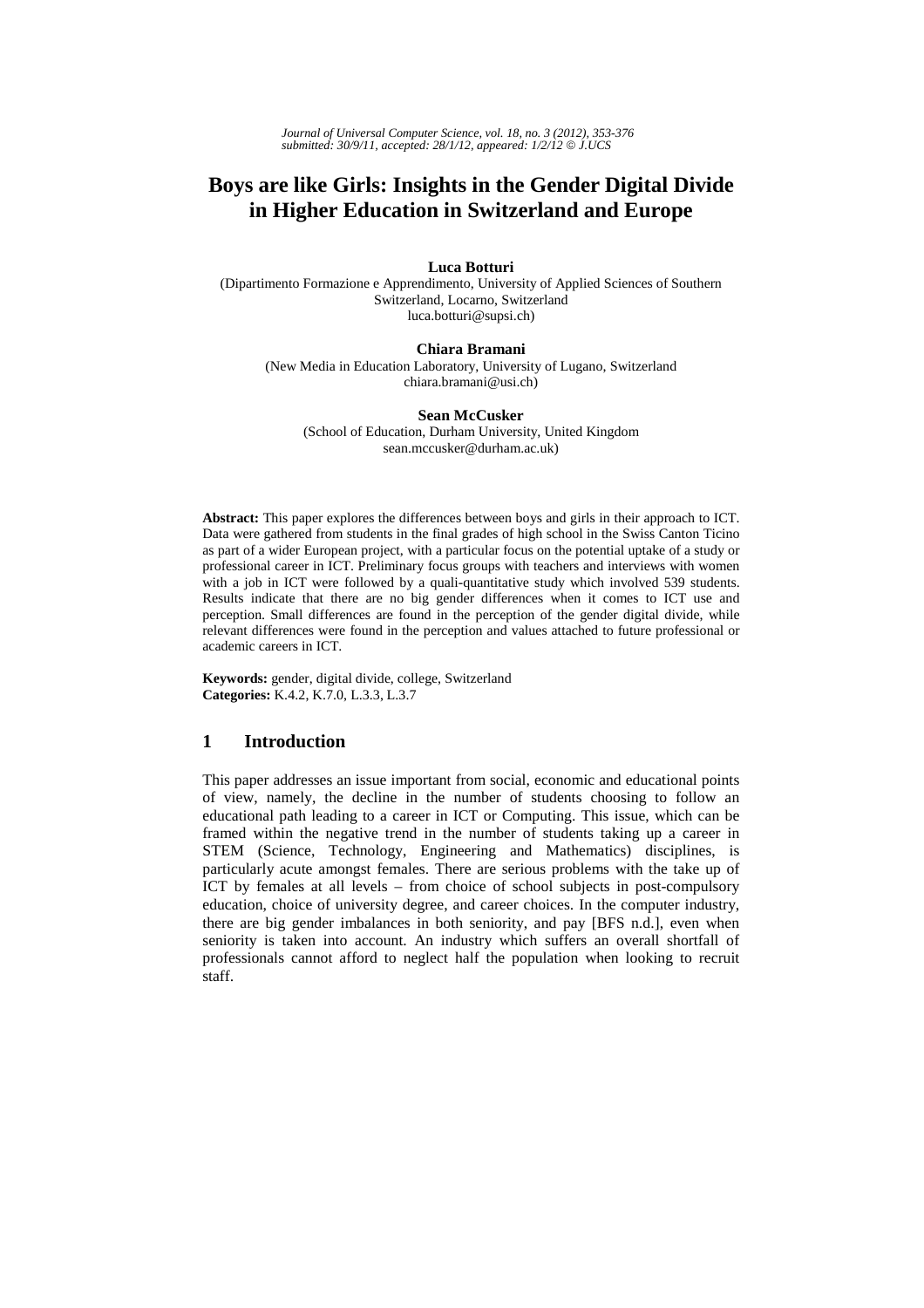Where does such a situation come from? There is a general cultural stereotype that computers are "boys' toys", and it is possible that such stereotype is reflected in schools, generating is a bias in the curriculum which turns females away from ICT and Computing careers.

This paper reports on findings made within the wider context of the European project Promoting Equality in Digital Literacy (PREDIL) [PREDIL n.d.], involving 7 countries. PREDIL was funded under the Lifelong Learning Program, Comenius action, in 2009 and 2010. Led by the Foundation for Research and Technology Hellas, Institute of Applied and Computational Mathematics (FORTH/IACM) in Greece, PREDIL was built on the premise that evidence-based gender-sensitive pedagogical methods and teaching approaches can be catalytic in increasing both the quality of educational provisions and students' motivation in ICT. The project intended to (a) conduct a study to achieve a better understanding of the gender digital divide, and then (b) to map current teaching practices onto students' preferences with regard to ICT applications in the curriculum, in order to (c) support teachers. To this end, the PREDIL partners developed a multi-method multi-national research and development programme.

This paper reports data from the Swiss branch of the study, and places its findings within the wider European context. The dimensions explored here are (a) the perceptions of school children with respect to the use of computers in school and at home, and (b) attitudes to computing and computing careers. In this study, we looked for evidence of gender bias in computer use and attitudes to computing as an educational and professional track.

The next section provides a literature review on gender and ICT. In the following one, we will identify some trends and messages surrounding our issue. This is followed by sections presenting the research methods and results of the PREDIL programme as implemented in Switzerland. The final sections discuss the paper, draw some conclusions and propose concrete lines of action for engaging young girls with the world of ICT.

### **2 Literature review**

#### **2.1 The gender digital divide**

Becoming a top-flight player in the ICT sector, one of the fastest growing sectors globally, requires a skilled workforce. At present, the uptake of ICT-related careers and courses of study by women in Europe is very small, with two important consequences: first, the loss to the economy of the talents of a significant portion of the potential workforce; second, the direct economic implications for women, many of whom are excluded from very well paid and flexible jobs.

The *gender digital divide* (GDD) refers to the gap in opportunities to access, use and shape of ICT between men and women [BRIDGE 04]. According to international research, it represents one of the most important challenges in the knowledge society [Ertl 11]. The UNESCO recognizes in particular GDD as the most significant inequality to be amplified by the digital revolution [Brandzaeg 05]. The very concept of GDD, even if under the cover of different terms, has quite a long tradition in the literature. An extensive list of references on the subject has been compiled by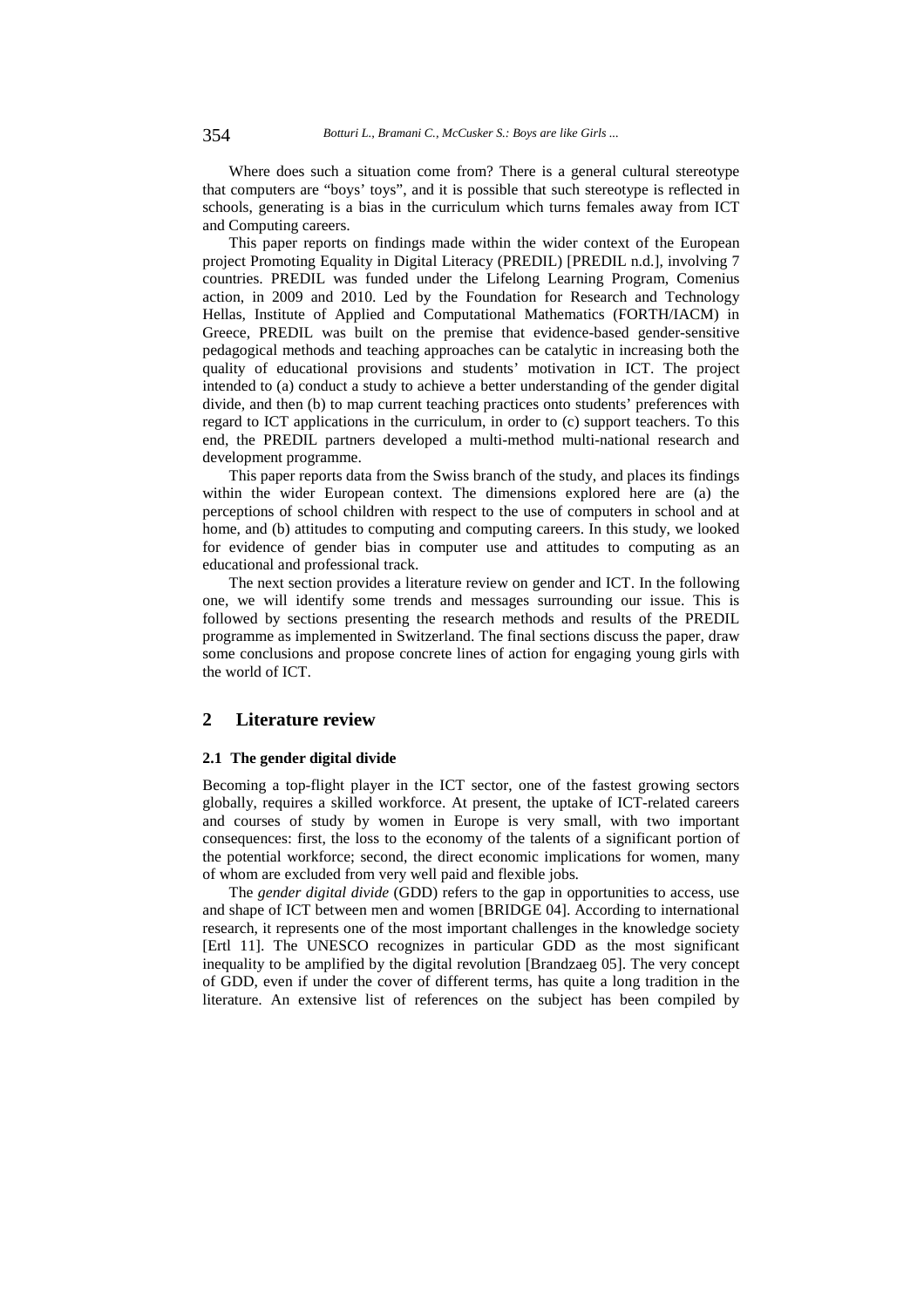PREDIL partners [PREDIL 10b]. But what are exactly the features and dimensions of the GDD? A literature research reveals contrasting findings.

A number of studies in the 80s and early 90s, indicated computing as a male dominated activity [Williams 93] [Brosnan 96] [Wilder 85], showing that both boys and girls perceived computers to be more appropriate for males than females, and technologies as "masculine". For example, Fetler [Fetler 85] found that high school boys in California consistently outperformed girls in computer tasks, and that they also reported more experience with computers than girls. Sink et al. [Sink 08] provided a review on this topic, concluding that, with regard to gender differences, "schoolchildren's computer skills and attitudes appear to be influenced by their home and learning environments, culture, peer groups and various psychosocial factors" (p. 50).

One hypothesis is that the root of this perception is environmental rather than innate, and is reinforced through schooling. Some studies suggest that the GDD starts at an early age [Haugland 00] and that particular consideration should be given to boys and girls in primary and secondary education [De Craene 06] [Brandtzaeg 05]. [Brosnan 99], designed an art-based projective test engaging primary school students in drawing a computer user. In this study, almost all the boys drew male users, while only two thirds of the girls drew female users. The author concluded that boys, for a variety of reasons, perceive computer use as a male-dominated activity, and it is this which influences the perception of girls, who tend to refrain from engaging with computers in order to be consistent with their gender attitudes. Such cultural gender biases, are reinforced in school, and are exacerbated in professional domains. For example, in investigating career choices, Igbaria et al. [Igbaria 91] concluded that the women in their study, working in ICT, were more oriented towards the successful integration of family and professional lives and less technically oriented than men. This was revisited many years later by Joshi et al. [Joshi 10], who claim that the perception of the importance of ICT varies across genders, and has an impact, along with ICT self-efficacy, on the potential uptake of ICT-related careers.

### **2.2 Narrowing the gender digital divide**

Some more recent studies seem to indicate that the gender gap is not so severe or does not exist. Madell and Muncer [Madell 04] reviewed a number of studies from the early 2000 and concluded that "research (…) does not provide consistent evidence for the presence of otherwise of a gender gap in Internet use across different groups of males and females. Results vary depending on the demographics of the sample on which the research was performed"  $(p. 230)$ . In their study, the authors found no significant difference in the access, use and perceived skills between English boys and girls in secondary education, with the exception of a slightly greater percentage of boys than girls declaring themselves as internet users (85.7% vs. 80.2%). In 2001, Hackbart [Hackbart 01] found that primary school students display similar, very positive, attitudes toward computers, demonstrate the same level of competences in using them, and have a similar computer-related vocabulary. Differences in performance with computers seem to depend more on the teacher's strategy for integrating computers in the classroom, than on gender.

Such findings are supported and reinforced by the claim by other authors [Quesenberry 08] that gender is not the sole factor determining the GDD, and in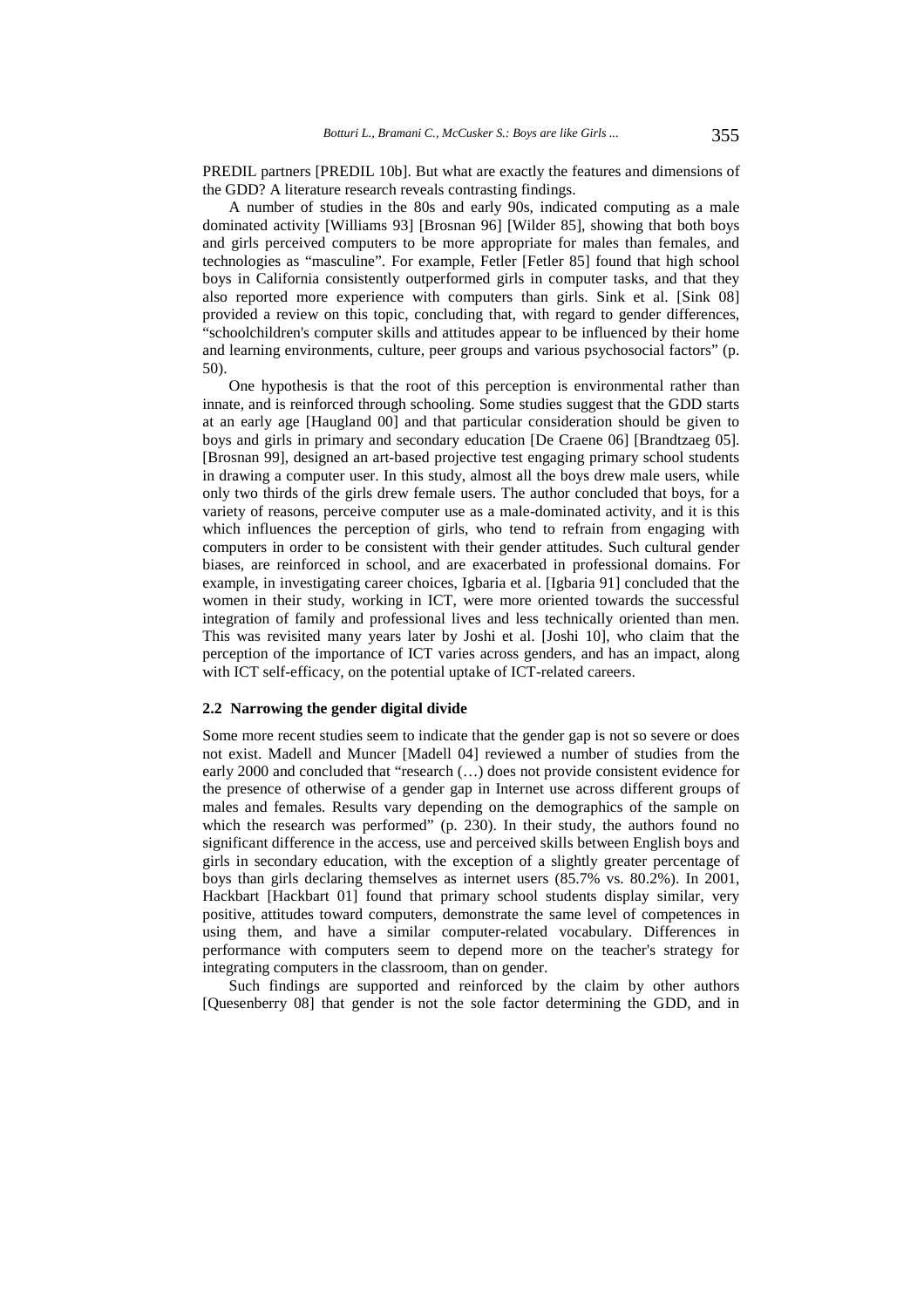particular, does not have a direct influence on career choices. This echoes Wajcman's [Wajcman 91] observation that "although studies do find evidence of differences between the sexes, the variation within the sexes is more important than differences between them" (p. 157).

Nevertheless, despite many years of campaigns and initiatives and the passing of legislation, a gender gap still seems to exist in Europe. The Global Gender Gap Report [Hausmann 10] provides a composite measure based on a range of measures and these show that whilst small gains have been made in terms of equality, there still remains work to be done.

However, evidence clearly indicates different gender proportions in the uptake of ICT careers – whether a divide or a choice, this calls for a greater understanding and study of the phenomenon and its development, and the development of methods through which such issue can be tackled. In this respect, schools remain a key agent in introducing young people to technology and science.

### **2.3 Considering the gender digital divide today**

A reading of the numerous GDD studies from the 80s up to the current days reveals striking differences. Some of them can be ascribed to different conceptualizations of the term *gender* [Quesenberry 08], which is interpreted differently in different research domains, and leads to different, and sometimes not fully comparable, methodological choices.

Differences may be attributed to the evolution of technologies: conceptions of ICT in the mid-80s, were very different from today's smartphones, ubiquitous wireless access and tablet computers. The market penetration of such devices is also very different, such that barriers to access cannot be considered in the same way.

Sex differences vary across cultures, and we can assume that the GDD is different across cultures too. Such an assumption is entirely reasonable if we consider a Western nation, where the ICT penetration is widespread, and education at 95% with a country in the developing world. However, the same can be said also in Europe, where member States enjoy different languages, traditions, school systems, and technology penetration figures. For this reasons, this study focuses on Switzerland, and tries to contextualize its data within the broader frame of Europe. It is important that educators do not accede to the cultural folk wisdom current in their societies by adopting inappropriate practices regarding the promotion of careers and educational programmes. The following section provides the key figures for describing such reference context.

### **3 The current context**

#### **3.1 Europe**

In recent years, a number of surveys have been carried out, in Europe and the USA, concerning boys' and girls' and their access to and use of new media. Among the most important of these is the American study by Rideout, Foehr, Roberts and Brodie [Rideout 99], based on a representative sample of more than 3000 children aged 2 to 18 and focused on their use of television, the cinema, PCs, games, music and reading.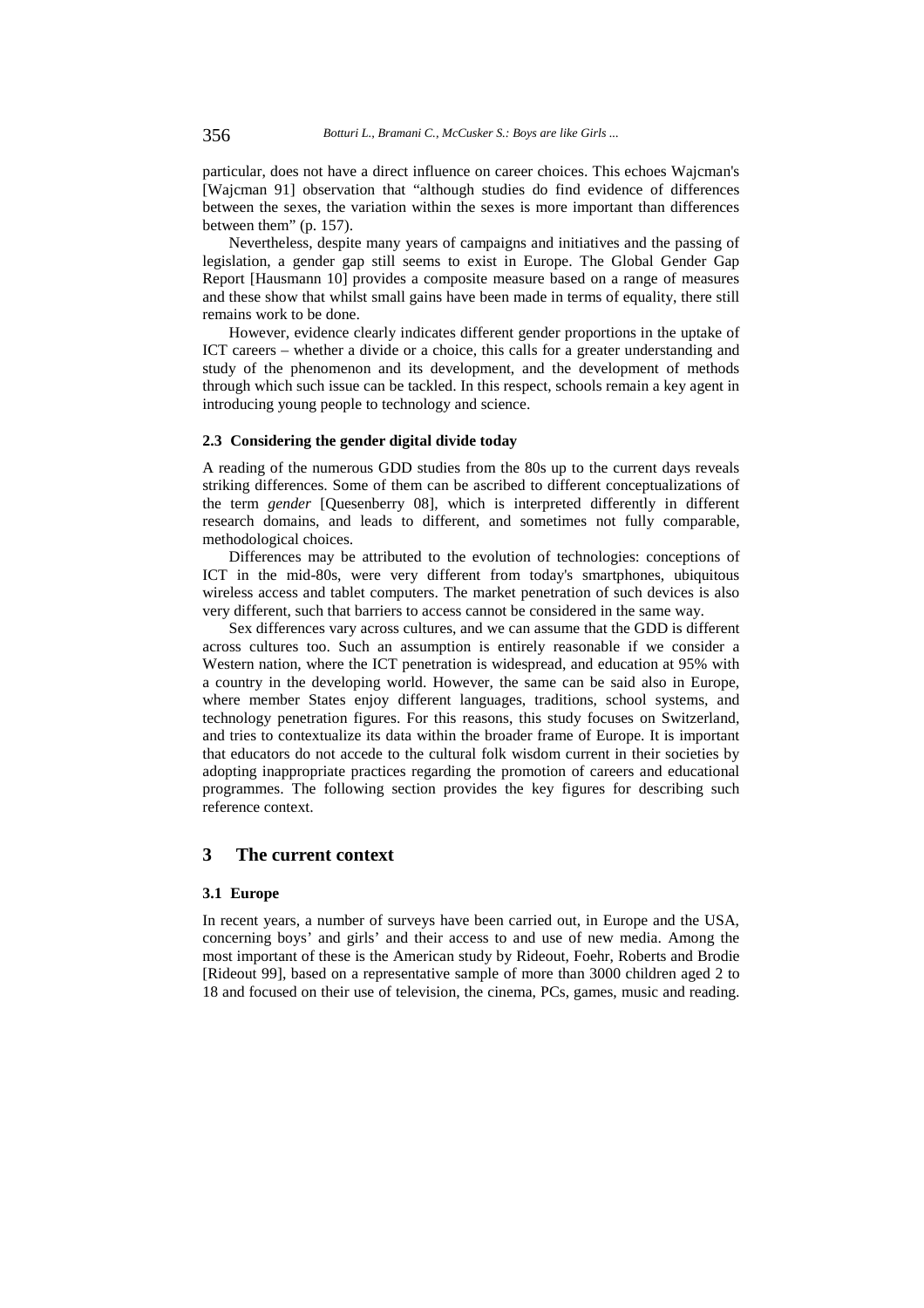In the European context, the study by Bovill and Livingstone [Bovill 01] represents a milestone. Its subject is the relationship between children's (aged 6 to 16) use of the media and the importance of the media in both school and leisure contexts. The 2004 Eurydice Report [Eurydice 04] on key data highlights that there are different patterns of use between boys and girls and, importantly, that there appears to be some correspondence between digital and economic exclusion.

All of the above-mentioned international research projects show a large and consistent gender difference in computer use that begins as early as 3 to 4 years old. A significant pattern is that boys use computers and the Internet more than girls do, particularly for games and other entertainment. National Data on Performance in High-Stakes Examination in the UK reveals that, while girls perform better than boys with more grades in the range A-C in the 8 most popular examinations subjects [PREMA 07], boys outperform girls – if only by a modest amount – in ICT. The analysis of the A Level Entries (post-compulsory level) reveal that far more boys than girls take Mathematics and the related subject area of ICT (7849 boys vs. 4332 girls). The message from these data is that the relative take-up of ICT as a subject overall favours boys. Similarly, in the Greek Computer Society tests, far more boys than girl participate: in 2007, among the 30 finalists there was only one female pupil. CERI/OECD's Workshop in 2008 on the theme of school practices on ICT and gender further justifies engagement in this field.

#### **3.2 Switzerland**

The general trends identified around Europe are confirmed in Switzerland. 2009 data from the Federal Office for Statistics [BSF 10] indicate a strong progressive overall decrease in the enrolment in STEM courses, including ICT (namely, bachelor programs in Informatics and Computer Engineering).

This is combined with a lower proportion of women enrolled in programs in the area of Technical Sciences (see Figure 1).

This issue exists within a diverse situation in primary and secondary education in Switzerland [Botturi 10]. The Swiss school system is complex, mainly due to its internal diversity: education is a cantonal concern, so that basically each canton has a different school system, so that 26 different school systems coexist in the country. A state-wide harmonization process is currently ongoing, under the label of *HarmoS*  [HarmoS n.d.]. While it is difficult to present an extensive description of all cantonal school systems, few cantons have a strategy for the inclusion of ICT in school teaching. Even fewer have specific ICT classes, having made the decision to include ICT in other subject areas (usually, Science and Mathematics). However, most cantons have funded an ICT competence centre, whose aim is to support schools, thus clearly indicating the intention to facilitate a smooth and effective exploitation of digital media in school teaching. Understanding what these strategies are, and how they are implemented in school teaching would be an interesting area for further research, as currently few data are available.

The differences between cantonal school systems make the identification of national trends or issues problematic, and hinder international comparisons. For this reason, for the purposes of the PREDIL project, Canton Ticino was selected as an exemplar for the current study.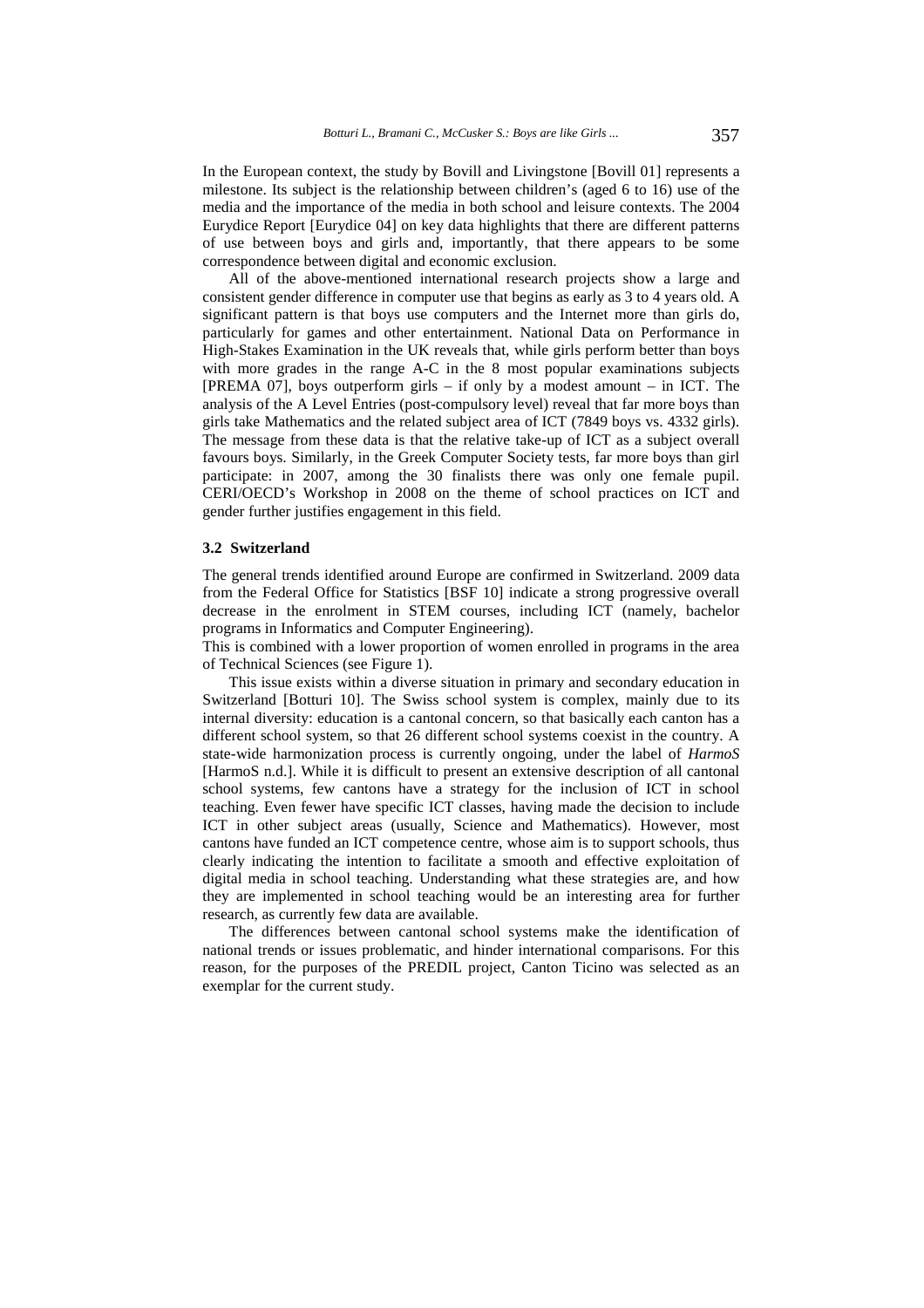

Licences, diplômes et master HEU selon le sexe et le groupe de domaines d'études, en 2009

*Figure 1: Proportion of male and female academic enrolments by subject area in Switzerland in 2009 (taken from BFS, 2010).* 

### **3.3 Schooling and ICT in Ticino**

Ticino, with its population of over 300'000, is the most Southern canton in Switzerland, laying South of the Alps and bordering with Italy. Also, Ticino is the only Canton whose main language is Italian: this makes it a peculiar cultural region, strongly influenced both by Italian and Swiss cultures.

The school system in Ticino is different than in the rest of the country. For the largest part of children, schooling starts between 3 or 4, although kindergarten is not compulsory. Primary school spans from grade 1 to 5, and it is followed by 4 years of lower secondary education (middle school). Up to grade 9, all children follow the same path, differently from the German-speaking Cantons, where a first decision about taking up an academic or professional track should be already made during lower secondary grades. Higher secondary education can be either academic (*liceo*) or vocational (in different modalities). Academic tracks give access to university education (either at Universities or at Polytechnic Schools), while some professional tracks give access to Universities of Applied Sciences.

So far, Ticino has not developed a consistent strategy for the integration of ICT in school curricula. Nevertheless, experimentations have been done both at lower and higher secondary levels, and an up-to-date computer lab is usually available at all schools.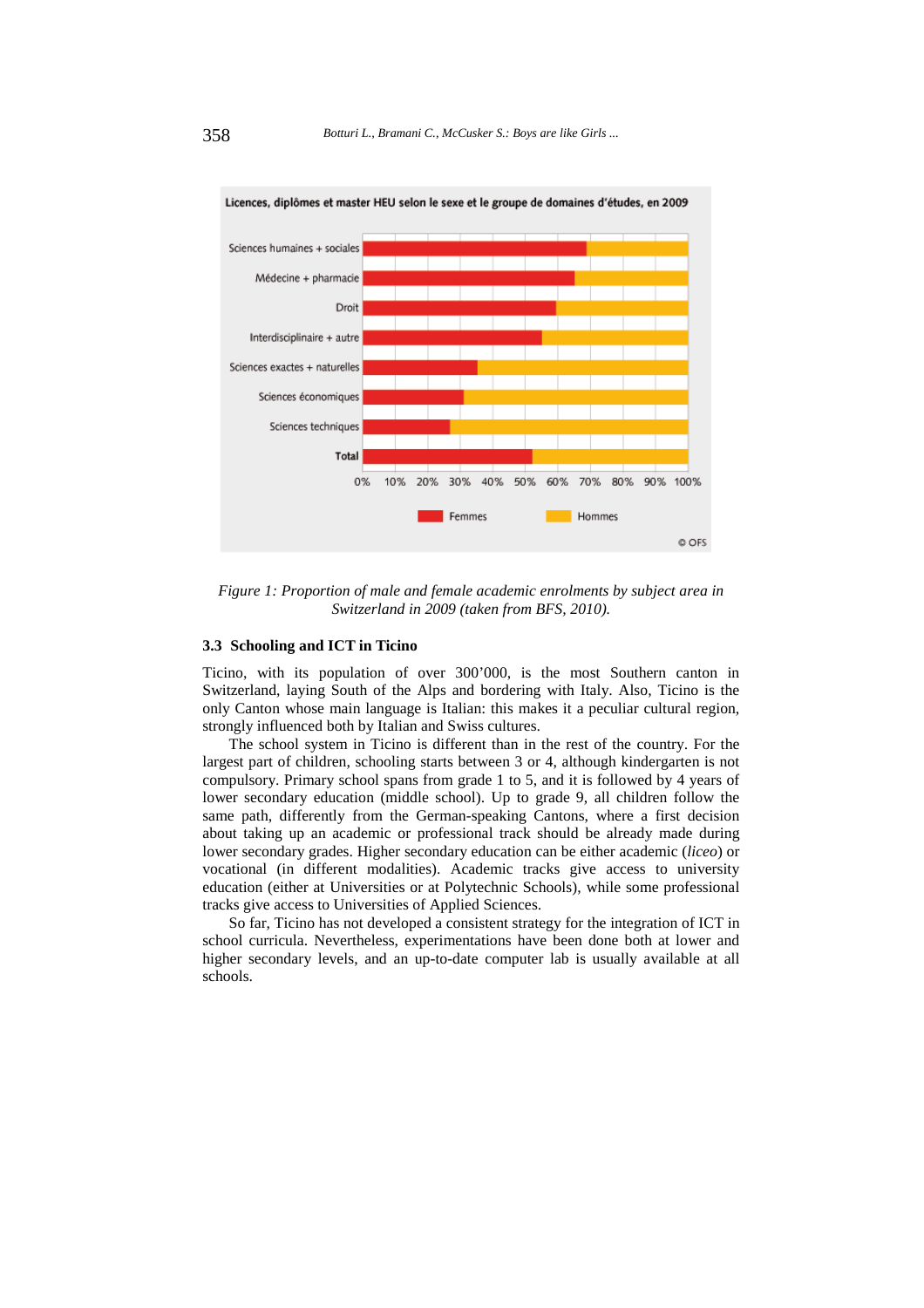### **4 Research goals and questions**

PREDIL aimed at mapping students' perceptions of ICT, ICT courses of study and professional ICT careers, along with their perceived learning needs with respect to specific subjects, their personal attributions for success/failure in these subjects, and appreciation of ICT processes and tools. The goal of this study was to facilitate the formulation of the framework for encouraging and supporting teachers to reflect on classroom practices in teaching ICT or teaching with ICT. The research focused on two goals: (a) understanding differences between boys and girls with respect to digital technologies as a potential course of study or professional career, and (b) identifying guidelines for a sensible intervention aimed at reducing the gender gap in the uptake of ICT careers.

The first goal was translated into the following research questions, explored using quantitative methods:

- Are there gender differences in the actual use of ICT at home and at school?
- Are there gender differences in how ICT is perceived?
- Are there gender differences in how desirable a future ICT course of study or professional career is perceived?

The second goal was translated into the following research questions:

- How would young boys and girls prefer to learn or engage with technologies at school?
- What do young boys and girls perceive as attractive in a future course of study or career in ICT?

# **5 Methodology**

#### **5.1 Assessing the GDD through self-perception**

The main standpoint of this research study is that the GDD is mainly connected with the self-perception of students. The GDD is not rooted in different computer skills or attitudes, rather in young boys' and girls' views on the role of technologies in their lives. Perceiving ICT as distant, useless, or threatening, will then results in poor digital literacy, pushing a negative loop. Young boys' and girls' perceptions of ICT include their perception of the space of ICT in their life, of their own digital competences, and of their attitude (attraction, repulsion, etc.) for ICT.

The design of the study reflects this perspective, and is based on a survey assessing students' self-perception. The development of such a data collection instrument was prepared through direct involvement with other stakeholders: teachers, and women with a professional career in ICT.

### **5.2 A three-step process**

The research process was structured according to the following three steps:

1 Two *focus groups* with 8 teachers from senior high schools in Ticino, with the goal of assessing the perceived relevance of the GDD issue to teachers and to map existing related practices.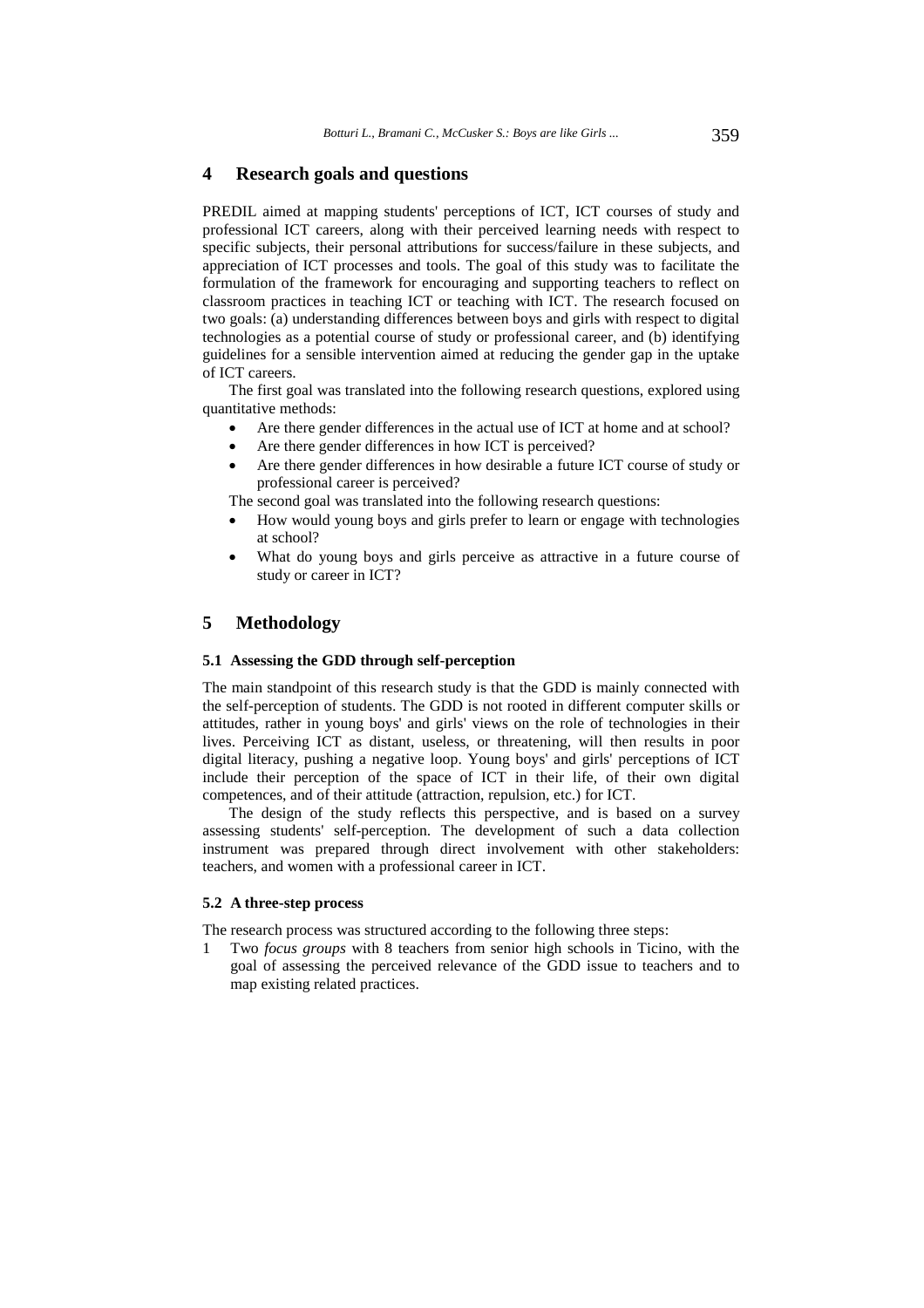- 2 Three *interviews* to women engaged in ICT careers, with the goal of identifying key qualitative elements that supported, motivated or facilitated their choices.
- 3 A *questionnaire* for students in the last two senior high school grades. These grades (class  $3<sup>rd</sup>$  and  $4<sup>th</sup>$  according to local denominations, grades 12 and 13 internationally) were selected as they are when students should make a first explicit and (to some degree) non-reversible choice concerning their future career.

Steps 1 and 2 were instrumental in developing the survey, which is the core of what is presented in this paper. All tools and methods developed in the project are presented in the PREDIL Comparative Analysis Report [PREDIL 10], and were implemented in concert across the PREDIL team in each member country.

### **5.3 Focus groups with teachers**

Two focus groups gathered altogether 8 teachers (7 males and 1 female) teaching STEM subjects from two public senior high schools in Ticino. They were all involved in integrating ICT teaching at their school (e.g., science teachers in charge of introducing ICT in their program). Participants were first introduced to the project through the presentation of key national and regional figures, and then were asked to discuss (a) how they see the interaction of their students with ICT, (b) how they use ICT in class, and (c) if they perceived any differences in ICT use between male and female students.

The focus groups, of about 90 minutes, were recorded, and key passages were transcribed and analysed by two researchers. The results, presented below, were taken into consideration in the development of the student questionnaire, and also formed the general canvas from which hypotheses were drawn during the interpretation of qualitative data.

#### **5.4 Interviews with women with careers in ICT**

Three women with successful ICT careers in Ticino were interviewed: a researcher and practitioner in the field of ICT for development, a university professor in Engineering and Informatics, and a Ph.D. student in Informatics. The interviews, which followed a semi-structured approach, took about 45 minutes, and focused on the key moments, events and people, in their career choices, on their feelings and on the challenges and support they experienced.

Interviews were audio-recorded and then transcribed. Two researchers carried out independent analyses, which were then compared and discussed. The results, which are also presented below, were used in combination with questionnaire results to generate the recommendations for narrowing the GDD formulated at the end of the paper.

### **5.5 Student Questionnaires**

Based on the information collected through the focus group and the interviews from all participating countries in PREDIL, the project partners developed and discussed a common questionnaire to collect data from local high school students. The draft versions of the questionnaire were tested in each country with a panel of students. The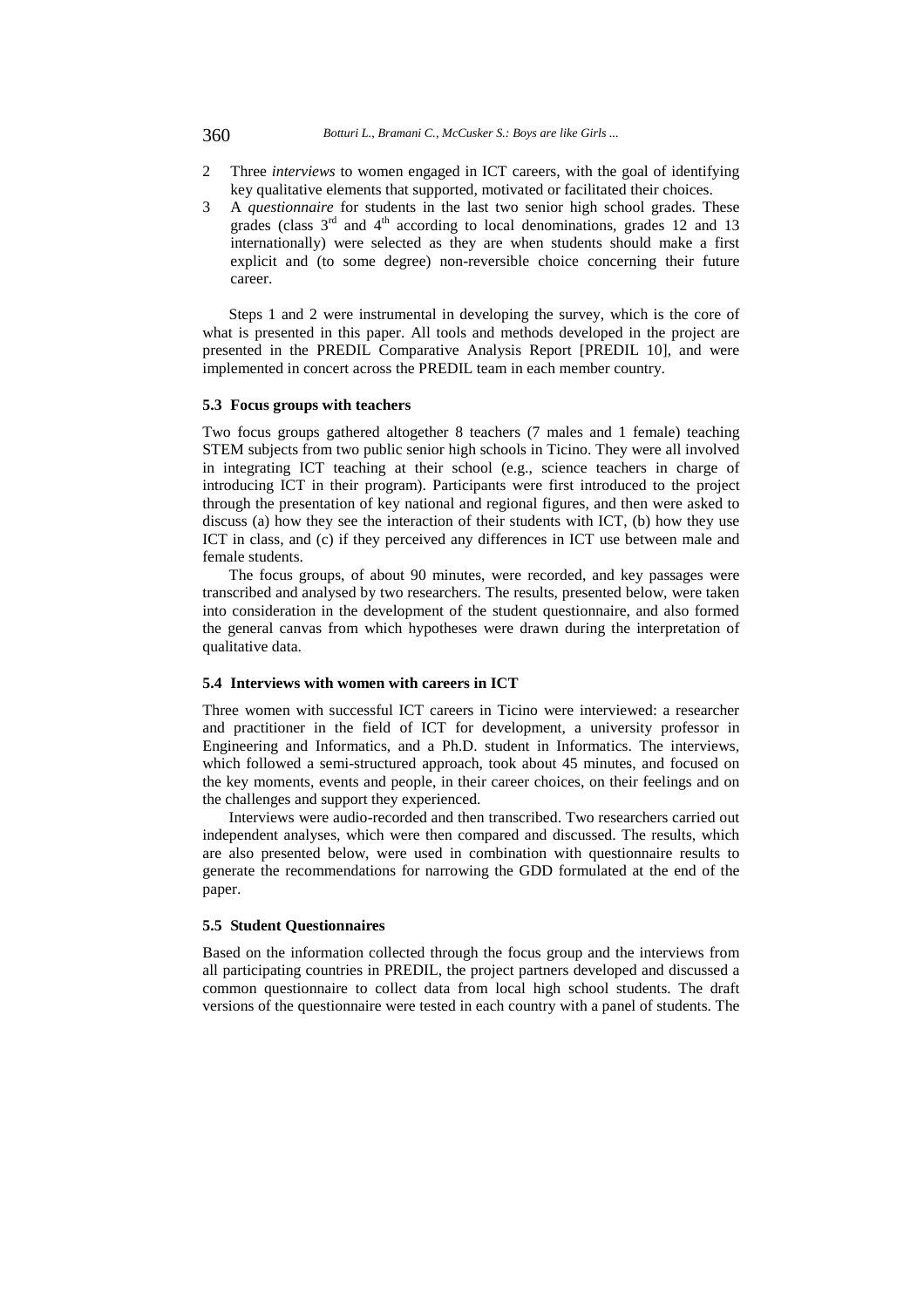final version of the questionnaire was localized and few questions were added, developed especially for the Swiss context.

Questionnaires were distributed in March 2010 to schools in paper form. Data from completed questionnaires was uploaded to an online database developed with Lime Survey, to align the data with other project partners.

The questionnaire was composed of four sections:

- 1 Demographic data (age, grade, gender, etc.).
- 2 Data on the use of technologies at home and at school and within different school subjects, using Likert scales.
- 3 Conceptions about ICT and careers in ICT, using open questions; asking for example, for adjectives describing girls and boys who are good at using ICT, or for at least one positive aspect of a technology degree, or for preferences about a possible choice of academic program.
- 4 Attitudes to ICT, e.g. asking students if they agreed with the assumption that boys are better than girls in the use of ICT, asking if family factors can influence motivation to embark on a career in ICT. Students were also asked if they perceived different expectations in teachers toward males and females with respect to technology.

### **5.6 Questionnaire sample**

For the purposes of this research, all public and private academic high schools (thus, excluding vocational high schools) in Ticino were contacted through their directors. 5 out of the 8 existing schools agreed to participate in the study, 3 public and 2 private. The school director in each school selected classes to participate in the survey.

| School    | Students in target grades | Valid responses | $\%$     |
|-----------|---------------------------|-----------------|----------|
| Public 1  | 480                       | 131             | 27.29%   |
| Public 2  | 246                       | 139             | 56.50%   |
| Public 3  | 290                       | 174             | 60.00%   |
| Private 1 | 70                        | 49              | 70.00%   |
| Private 2 | 60                        | 46              | 76.67%   |
| Total     | 1146                      | 539             | 47.03%   |
|           |                           |                 |          |
| Summary   |                           | $M = 223$       | $(41\%)$ |
|           |                           | $F = 316$       | (59%)    |

*Table 1: Sample data.*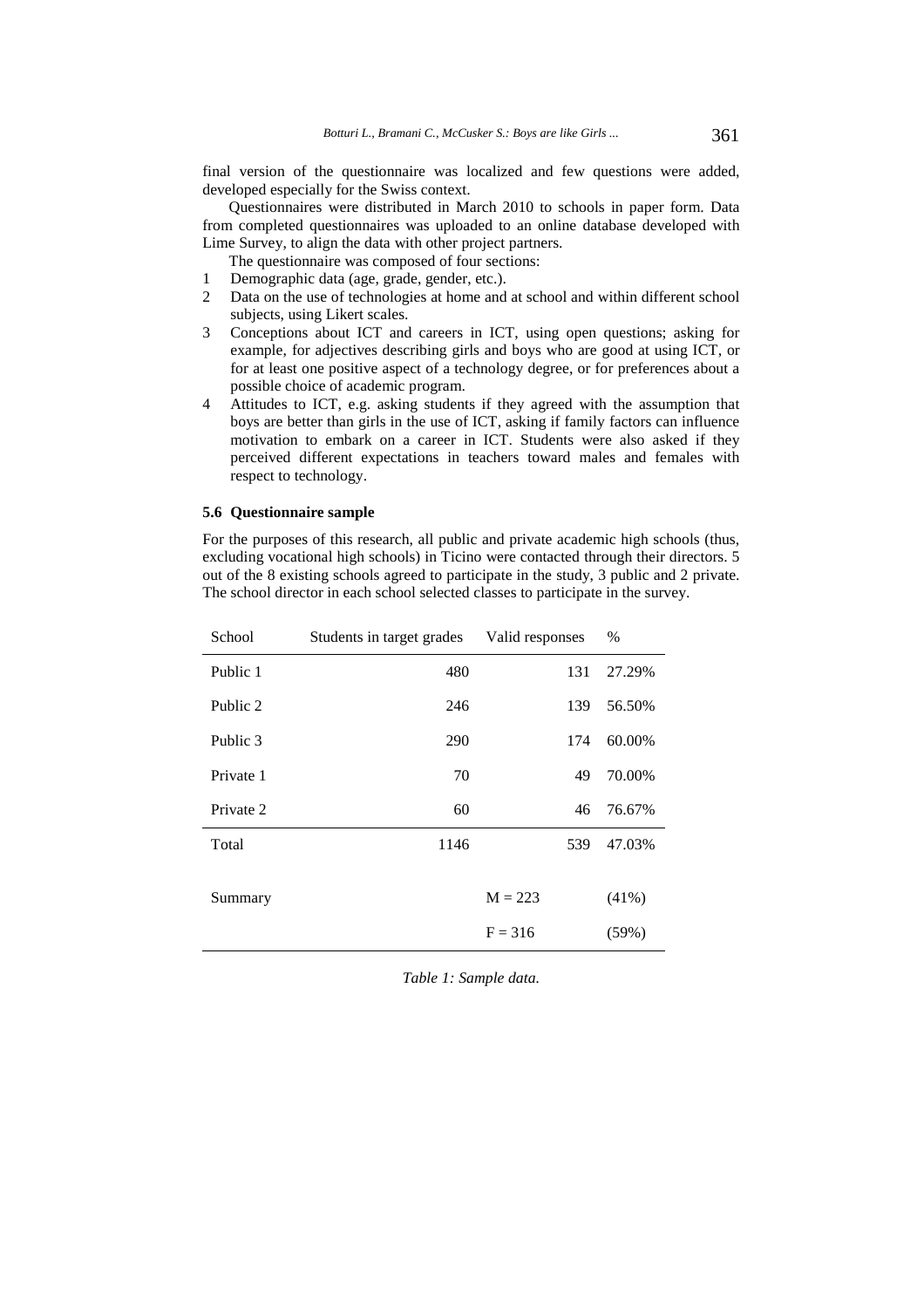Initially, responses were subjected to a process of data cleaning, whereby individual questions were excluded because incomplete. In particular, questionnaires were rejected (a) if they were less than 70% complete, (b) if they lacked gender information or (c) if the respondent age was out of range (i.e., date of birth before 1988 or after 1998). In total 539 valid responses were collected, over a total of 1146 students in the target grades in sample schools. Table 1 describes the sample population.

Although the sample was somewhat opportunistic and to some degree selfselecting, given that school directors and teachers were required to consent to participation, a relatively high valid response rate was achieved.

### **6 Results**

In the following, results from the three steps are presented. A comparative analysis at the European level can be found in [PREDIL 10].

### **6.1 Focus groups**

As already mentioned, ICT do not appear as a stand-alone subject matter in the cantonal curriculum. As a consequence, teachers use only a few technologies in the classroom and experience difficulties in finding resources for infrastructure and planning innovative teaching units. During the focus group, teachers observed that while students are generally skilled in using "light" applications such as instant messaging, mobile or smart phones and other personal devices, they lacked skills in the use of computers for learning and working.

In general, teachers tended to report no differences between boys and girls when it came to ICT, both in terms of their expectations and in terms of proposed activities. At first, teachers in the focus group claimed that there are actually no real gender differences. However, during the discussion, such claims faltered: when prompted to reflect on their experience, teachers started to acknowledge that differences between males and females exist and should be considered. Teachers stated that the most observable differences between boys and girls is that girls use technologies for communication (e.g., mobile phones, social networks, etc.) much more than boys do. Teachers reported that girls pay more attention to the aesthetic qualities and to the presentation of what they produce with digital media. On the other hand, boys seem to be much more engaged in tasks where they have to analyse and solve technological issues, "to make things work". This attitude is observable in other subject matters and tasks as well: girls generally want to be well prepared and organized, while boys tend to "jump into tasks" with less concern and preparation. Teachers also think that this "boys' approach" in itself can facilitate learning to use ICT, which are designed for autonomous learning and are in some way "fool-proof".

Another general tendency that some teachers observed and that might contribute to explain the gender gap in career selection, is that girls seem to be much more attracted by jobs where they can establish relationships with other people, and are consequently less interested in "dealing with a machine". This will be partially confirmed by the questionnaire results.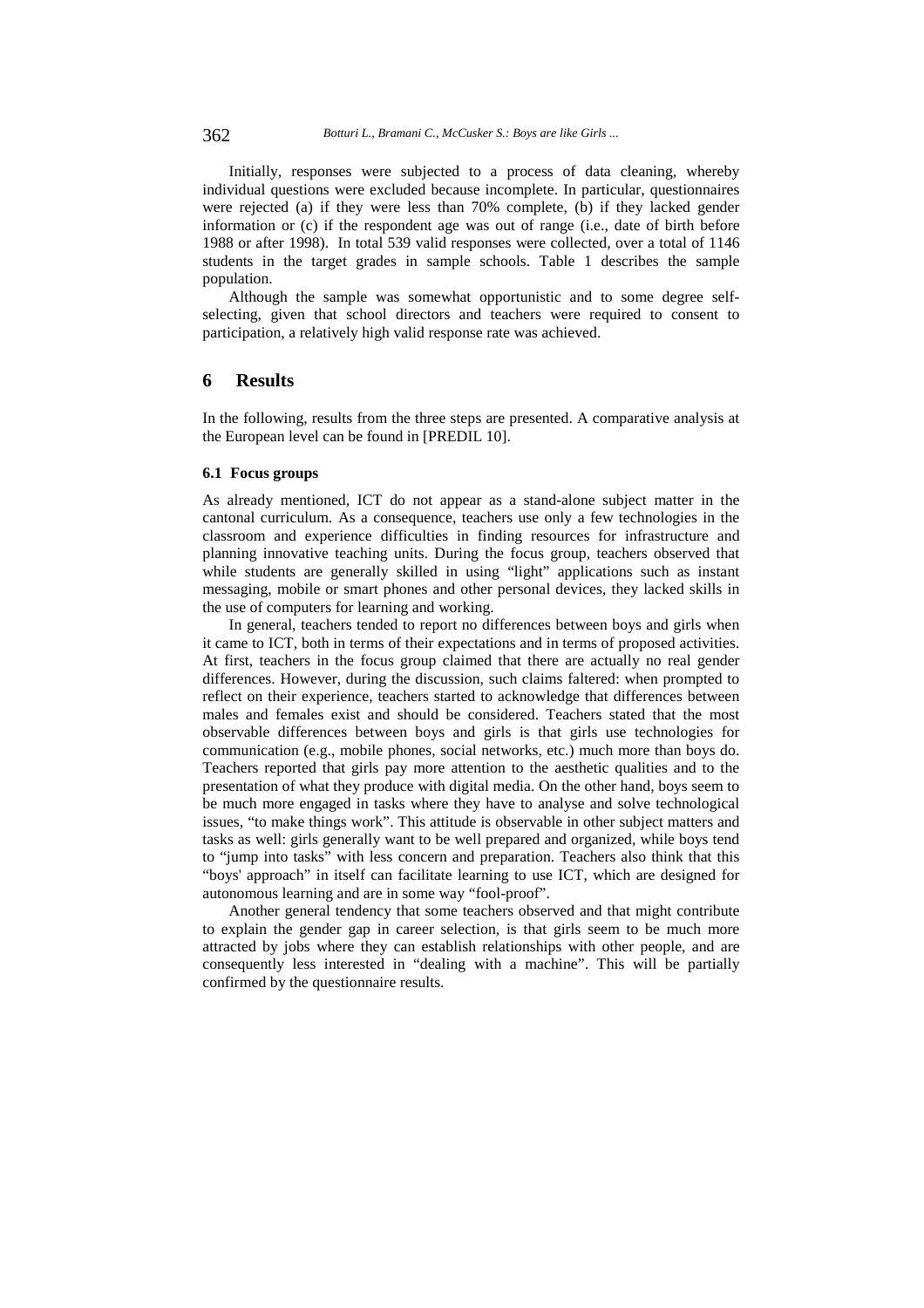#### **6.2 Interviews**

While representing very different stories, some common features could be clearly identified across the three interviews. All interviewees said that their interest in ICT started late, at the end of secondary school, or just before the choice of an ICT-related university program. Also, interviewees shared that the choices of an ICT program and then career were more due to curiosity and challenge than to actually learning about the use of computers or for a future job. ICT were perceived as something new and challenging, a new way of communicating, like some kind of "new language".

The main obstacles encountered in their career are the sense of being less prepared and thus performing more poorly than males, even if their results in the exams were actually better.

The theme of "paternalism", or patronizing, emerges from two of the stories, i.e., a general tendency of male fellow students and colleagues to protect or support the interviewees even when they did not ask for it. This seems to be rooted in a male preconception that women cannot be as good as they are in ICT, so that they should be protected. In the interviewees' stories, male colleagues took over tasks which the women were carrying out, and, as a result, the women felt that they lacked the opportunities to show what they could achieve. However, they also reported sometimes, consciously or unconsciously, exploiting this situation to their advantage. With regard to teachers, the interviewees did not report of any preconception or different expectations towards male or female students.

Finally, interviewees agreed that they experienced no exclusions or barriers to entering a professional career – if anything, they felt it more likely that some advantages came from "being perceived as a minority". The main reported difference in employment was the issue of motherhood, where the interviewees spoke of the difficulties in try to reconcile their roles as mother and as professional. However, even in this, the fact of being a minority provided an opportunity to create high solidarity among the few women working in the field.

#### **6.3 Questionnaire**

The initial data set was coded following protocols developed by the PREDIL project team. All responses were treated anonymously and school names were coded making them unrecognisable during analysis.

The analysis was divided into 3 main steps:

- 1 Descriptive statistic analysis of the quantitative questions, using SPSS, first analysing frequencies, then correlating results according to the main variables: male and female, male/female and school specialization (literary, scientific, linguistic), male/female and place of residence, male/female and school year attended.
- 2 Qualitative analysis of some of the open questions creating word clouds with the attributes: how boys/girls see boys good at the use of the computer, how boys/girls see girls good at the use of computers.
- 3 Semantic analysis of answers to open questions, following a grounded approach [Birks 11]. In order to analyse the answers to the open-ended question of section 3.1, a codebook analysis was carried out involving 3 raters and checking for inter-rater agreement.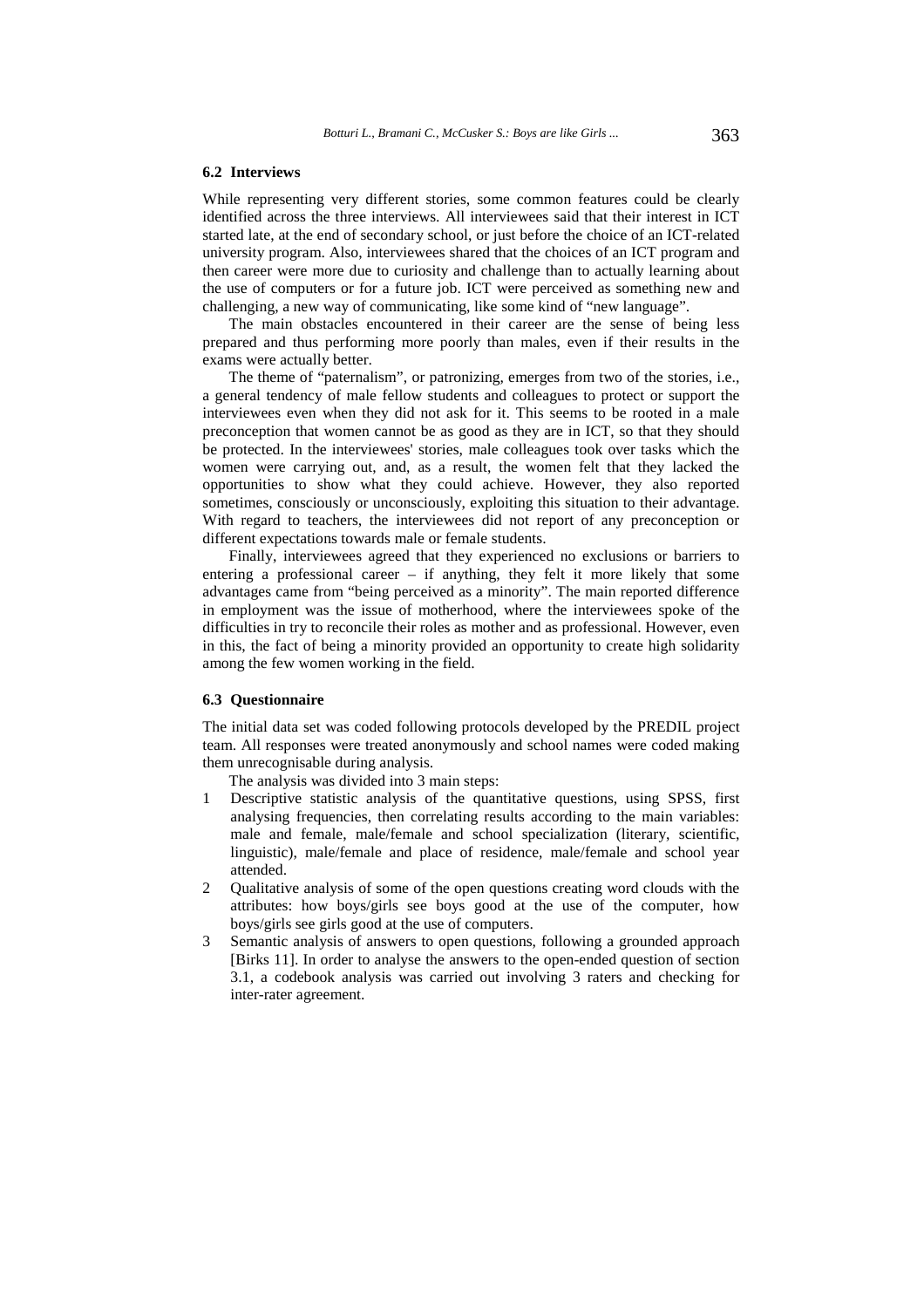### **6.4 Gender and the use of ICT**

The use of ICT was analysed asking students how often they use, at home and at school, different tools or manage different tasks, such as: word processing, spreadsheets, presentations, databases, graphics and arts, surfing the web, download data (e.g., music), etc. Overall, results were strikingly similar between male and female students, with a few exceptions, presented in Table 2.

|                        |                     | <b>MALES</b>        |                   | <b>FEMALES</b>      |                   |
|------------------------|---------------------|---------------------|-------------------|---------------------|-------------------|
|                        |                     | AT<br><b>SCHOOL</b> | AT<br><b>HOME</b> | AT<br><b>SCHOOL</b> | AT<br><b>HOME</b> |
| Word<br>processin<br>g | Don't know          | 2.2%                | .9%               | 1.9%                | .9%               |
|                        | Never               | 28.3%               | 3.2%              | 25.3%               | 8.5%              |
|                        | Often               | 12.6%               | 52.20%            | 13.9%               | 39.0%             |
|                        | Sometimes           | 55.2%               | 43.7%             | 58.5%               | 49.8%             |
|                        |                     |                     |                   |                     |                   |
|                        | Would like to learn | 1.8%                | .0%               | .3%                 | 1.80%             |
| Graphic<br>Arts        | Don't know          | 1.30%               | 1.3%              | 1.6%                | .6%               |
|                        | Never               | 78.0%               | 43.0%             | 80.1%               | 28.2%             |
|                        | Often               | 3.6%                | 18.4%             | 1.9%                | 19.3%             |
|                        | Sometimes           | 13.5%               | 32.3%             | 7.0%                | 38.6%             |
|                        | Would like to learn | 3.6%                | 4.9%              | 9.5%                | 13.3%             |
| Play<br>Games          | Don't know          | 1.8%                | 2.70%             | 1.3%                | .6%               |
|                        | Never               | 71.7%               | 22.4%             | 92.1%               | 63.9%             |
|                        | Often               | 8.5%                | 28.7%             | .9%                 | 5.4%              |
|                        | Sometimes           | 17.5%               | 46.2%             | 4.7%                | 29.1%             |
|                        | Would like to learn | .4%                 | .0%               | .9%                 | .9%               |

*Table 2: Uses of ICT (selection).*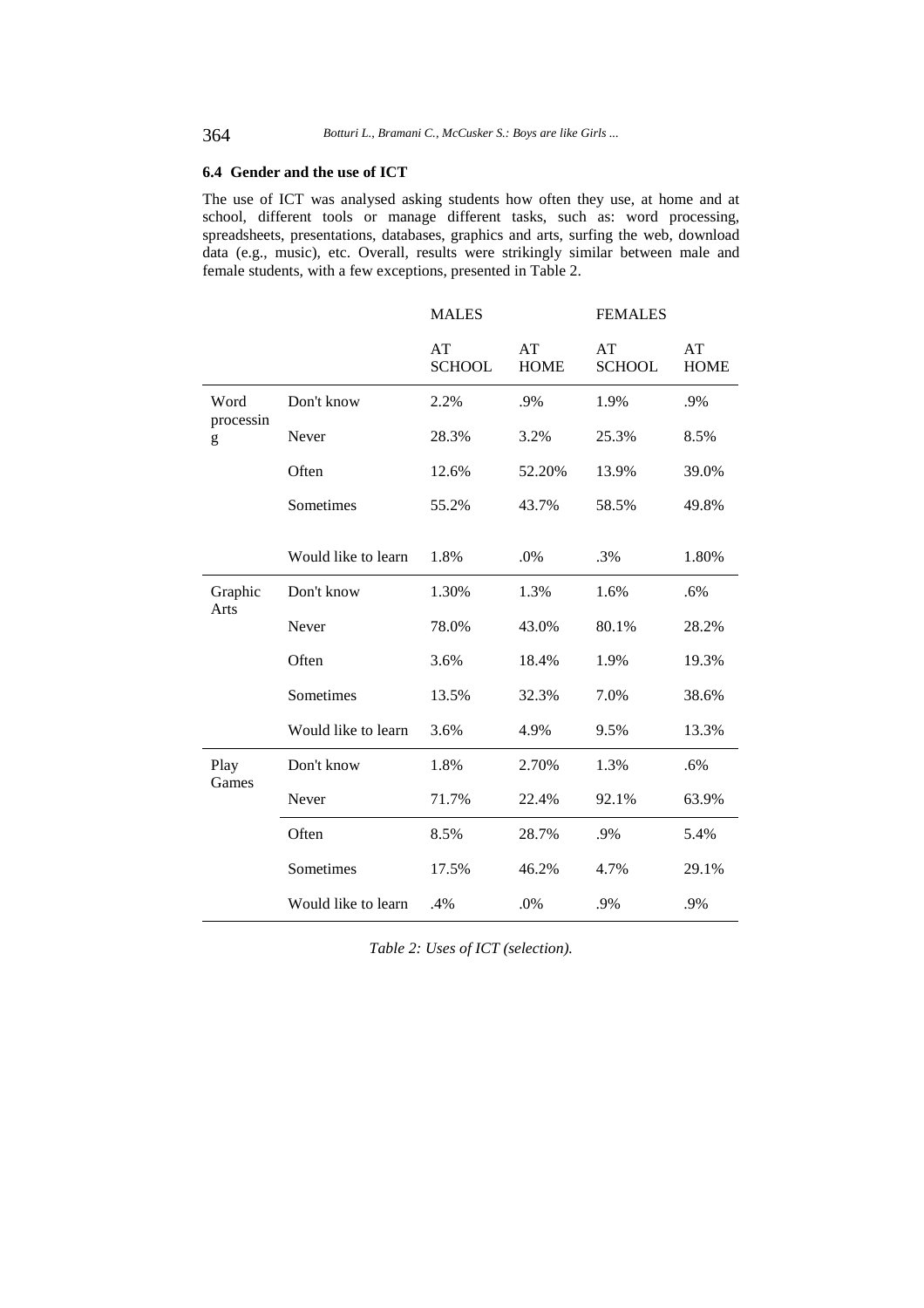Students use word processing software more often at home than at school. Nearly every student has used this application and there is hardly any interest in learning more about it. The percentage of boys who use it at home often or sometimes is slightly higher than that of girls.

Graphic arts software (Paint, Photoshop, Picasa, etc.) is seldom used at school, and if such software is used at all, boys (3.6% often, 13.5% sometimes) used it more than girls (1.9% often, 7.0% sometimes), even if girls seem to be more motivated in learning more about it (9.5% vs. 3.6%). This result is different at home: it is clearly used more often than at school and in that case the number of girls who use it exceeds the number of boys (girls: 28.2% never, 19.3% often, 38.6% sometimes; boys: 43.0% never, 18.4% often, 32.3% sometimes). Also in this context, girls seem to be more willing to learn more about graphic arts software (girls: 13.3% would like to learn; boys: 4.9% would like to learn).

On the other hand, and as expected, very few girls (5.6% often or sometimes) but many boys (26% often or sometimes) play games at school. At home, games are played more often than at school, and boys play games clearly more often than girls (boys: 28.7% often, 46.2% sometimes; girls: 5.4% often, 29.1% sometimes).

However, considering that the questionnaire included 18 items about ICT use, and the three mentioned above are the only ones which present significant differences, we can state that there are hardly any salient differences between boys and girls in the overall use frequencies of standard software and of the Internet, both at home and at school. In general, young boys and girls use ICT more at home than at school, remarking once more the differences between the school and home environment when it comes to digital technologies [Prensky 00].

Specific data were collected about the use of ICT at school, asking in what subjects or classes they were actually used. As expected, students say they do not use much ICT at school, with a few exceptions in Foreign Languages (in Ticino: French, English and German), Geography and Sport.

As a summary of this first part of the survey, we can claim that there are no significant differences in the actual use profile of ICT between Ticino boys and girls of the considered grades, neither a school or at home.

#### **6.5 Attitudes towards ICT and gender**

The exploration of our second research question (are there gender differences in how ICT is perceived?) was carried forward through two sections in the questionnaire: three questions about students' perception of the GDD, and the collection of adjectives about the "successful" boy/girl in ICT. The former is presented in this subsection, the latter in the next.

One part of the GDD relies in the fact that girls might perceive themselves as less suited to ICT than their male colleagues. Studies demonstrated that girls are less likely to believe that they will succeed at computer-related tasks (self-efficacy), and when they do, they are more likely to attribute their success to luck rather than skill [Cooper 06]. However, lower self-efficacy does not necessarily mean that girls' skills are weaker than boys' [Sanders 05]. For this reason, the questionnaire included questions to explore students' perspectives and attitudes on the issue of gender and ICT. These questions focused on the perceived ICT skills of boys and girls, on family influences and the treatment of boys and girls in ICT classes.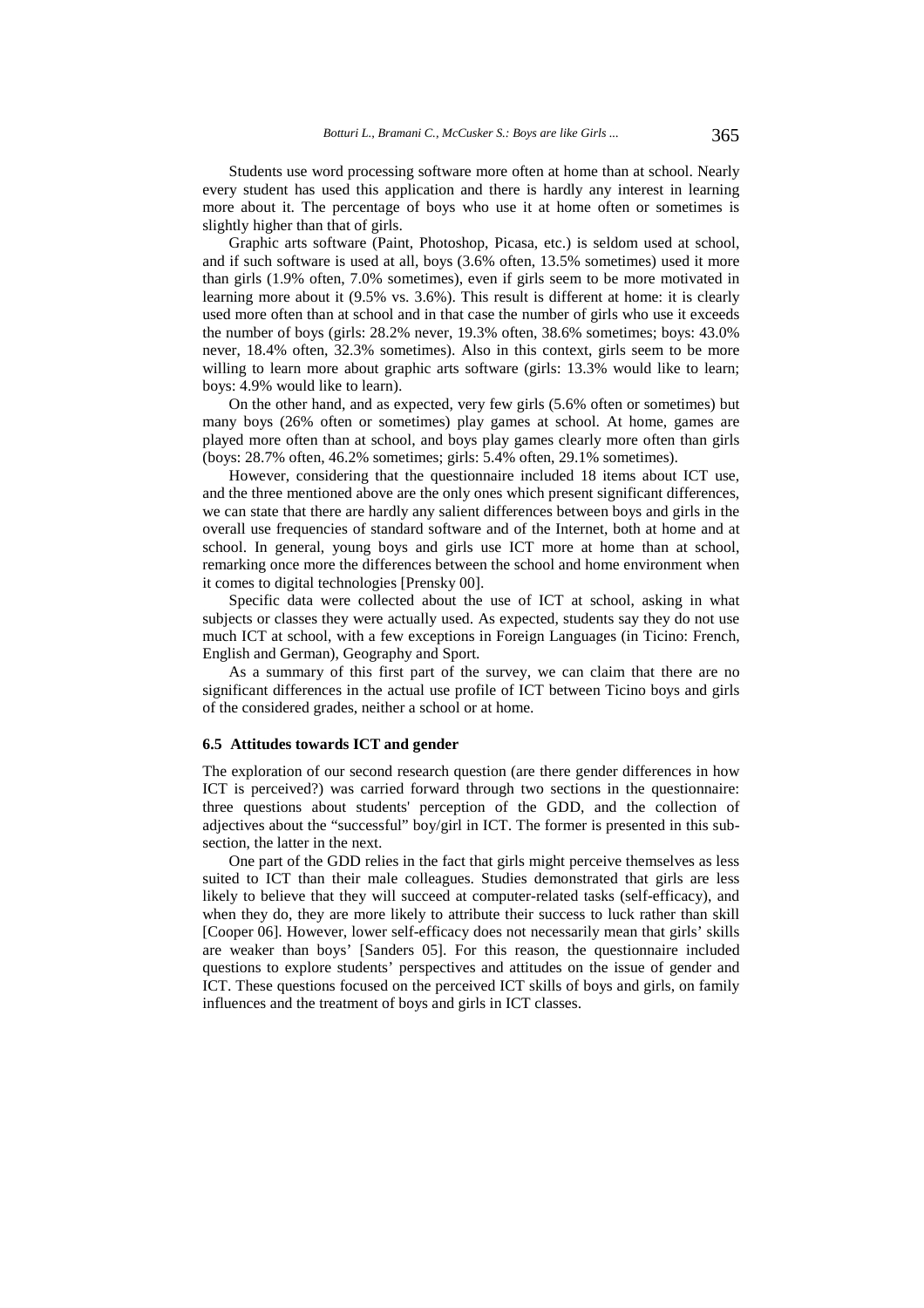What emerged from the data, presented in Figure 2, is a difference in the perception of the competences of girls and boys toward ICT. Namely, boys tend to reinforce the view that boys are better at ICT (50%, 22% disagree), but also 29% of the girls agreed with that, while 47% disagreed.

On the other hand, about 1/3 of both boys and girls think that teachers formulate different expectations about ICT towards boys and girls. 20% of both boys and girls disagree on this point, and about half of them do not have an opinion.

Finally, family factors have quite a balanced perception, with 50% of the boys and 42% of the girls considering this factor influential.



*Figure 2: Perceptions about gender differences.*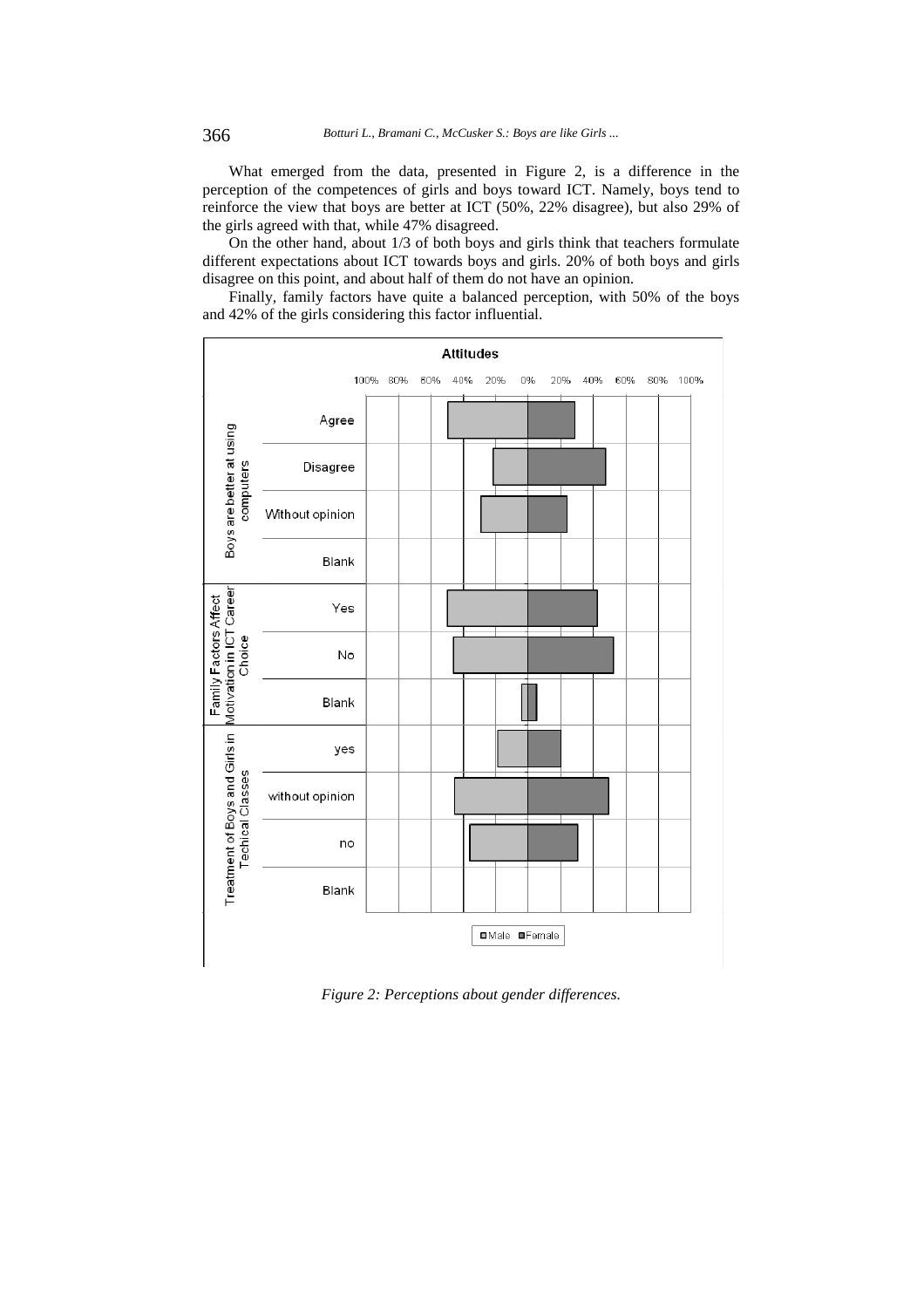#### **6.6 Perception of ICT: results from word clouds**

Two questions asked respondents to write 3 adjectives to describe the typical boy and the typical girl "good at ICT". This resulted in a large set of words, in Italian, which was first revised by coders: they matched synonyms or different versions (e.g., singular/plural, "wearing glasses" and "goggles", etc.), and removed (few) offensive terms. The word lists were then used to produce four word clouds, presented in Figures 3 and 4: boys describing girls and boys, and girls describing boys and girls. Word clouds are typical Web 2.0 representations, where the relative size of each word corresponds to its relative frequency in the dataset.

Observing word clouds, by far the most popular term emerging in all cases is *clever* (it. *intelligente*): using ICT requires intelligence, and those who do it with success demonstrate their intelligence.

Girls then describe both boys and girls good with ICT as *asocial*, *quick* (it. *veloce*), *curious*, and *practical*. Further analyses reveal a few words that girls use for boys, but not for themselves, namely: *nerd*, *dependent*, and *smart* (it. *sveglio*). On the other hand, girls describe other girls that can use computers well as *skilled*, *logical*  and *shy* (it. *introversa*). So, boys who are good at using ICT are perceived as smart but with some weak points. However, this is not the case of the ICT-skilled girl.

How do boys describe their peers good at using a computer? Right beside *clever*, boys seem to say that *wearing glasses* (it., *occhiali*) is an indicator of ICT mastery, both for boys and girls, followed by being *passionate* and *shy*. Boys describe other boys who are good with ICT as *skilled*, *asocial*, *nerdy* and *dependent*, whilst similarly talented girls are *smart*, *skilled*, *determined* and *ugly* (it. *brutta*; though in some, but fewer, cases, *pretty* is also found).

Comparing boys' and girls' descriptions, it is remarkable that boys use a higher number of different adjectives. Generally, girls use words that describe temperamental and psychological features, such as *practical*, *smart* or *dependent*; boys instead focus more their attention on physical features, such as *pretty*, *ugly*, or *wearing glasses*. Nevertheless, overall, there are only minor differences: both boys and girls focus on being *clever*, not very social or even with poor relationships (*asocial*, *shy*, *nerdy*). Boys emphasize being passionate or determined in using ICT, while girls tend to emphasize being smart and skilled. In short, boys and girls do not perceive their successful peers with ICT as different depending on gender: the characteristics associated with success in the digital environment are the same for both genders.

The analysis of perceptions about the GDD and of word clouds provides an answer to our second research question: boys and girls have only slightly different perceptions of ICT and in how they see themselves with respect to ICT. The major difference is the bigger proportion of boys thinking that boys are generally better than girls at using ICT.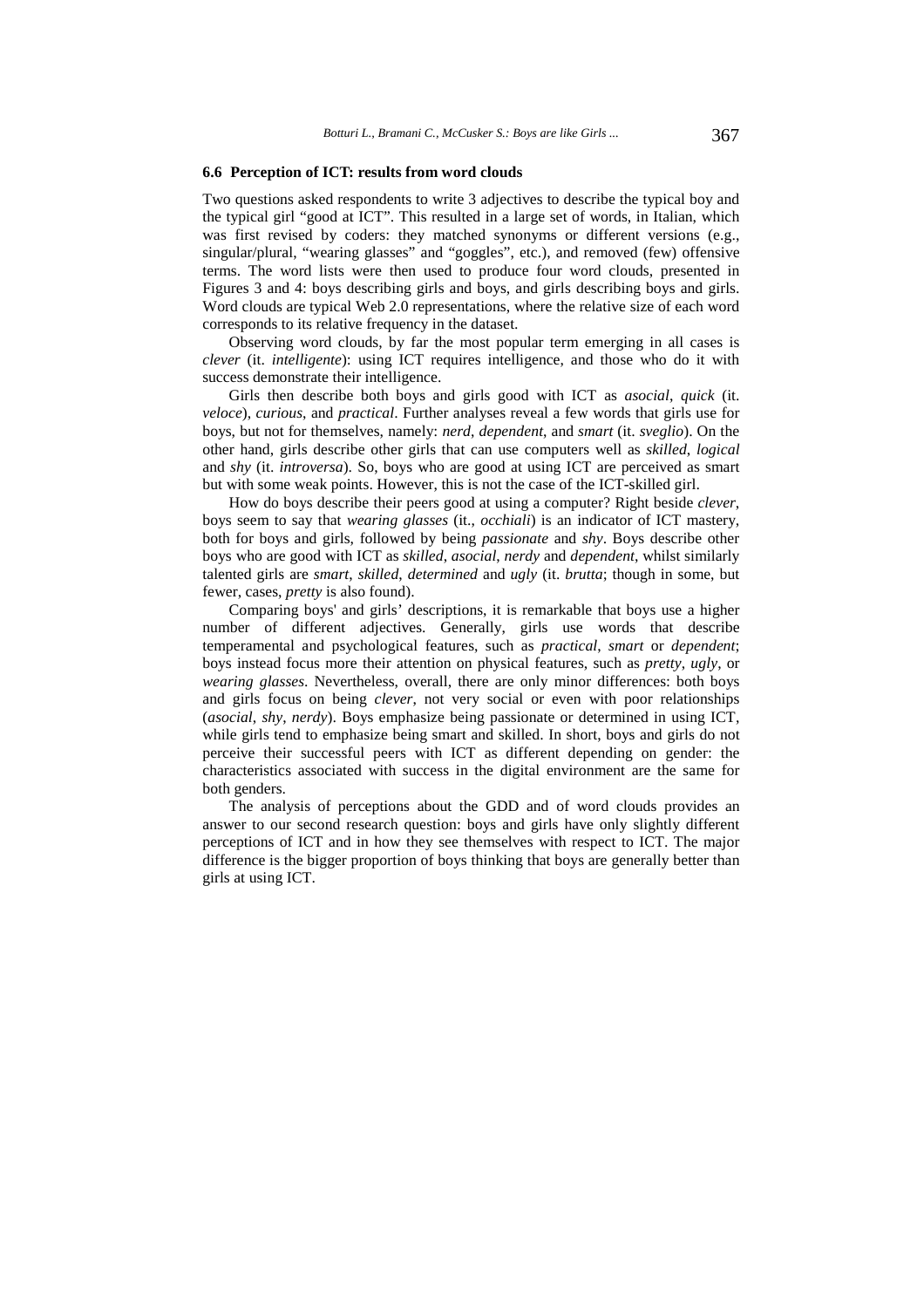

*Figure 3: What girls say about a boy (left) or girl (right) good with ICT.* 



*Figure 4: What boys say about boys (left) and girls (right) good with ICT.* 

### **6.7 Boys, girls and ICT careers**

Students were asked about their future plans after completion of high school, and in particular about the university programs they might consider. The answers confirm the trend presented in the first section of this paper, with a high imbalance in the choice of programs in the area of Engineering and Technology. Only 2% of girls indicated that they were thinking of taking up such a career – a very low proportion, especially when compared to the 17% of boys who making the same choice.

So, while we found no big gender difference in the use of ICT at home and at school, and also no big difference in the perception of ICT and of the GDD, here we found a macroscopic difference. In order to better understand it, we analysed the qualitative data coming from two questions: "What would be the good things about enrolling in an ICT-related academic program?" and "What would be the good things of having a professional career in the field of ICT?"

Answers to these open questions were coded by three researchers, allowing tests for inter-rater reliability, following a grounded approach: first, the three raters took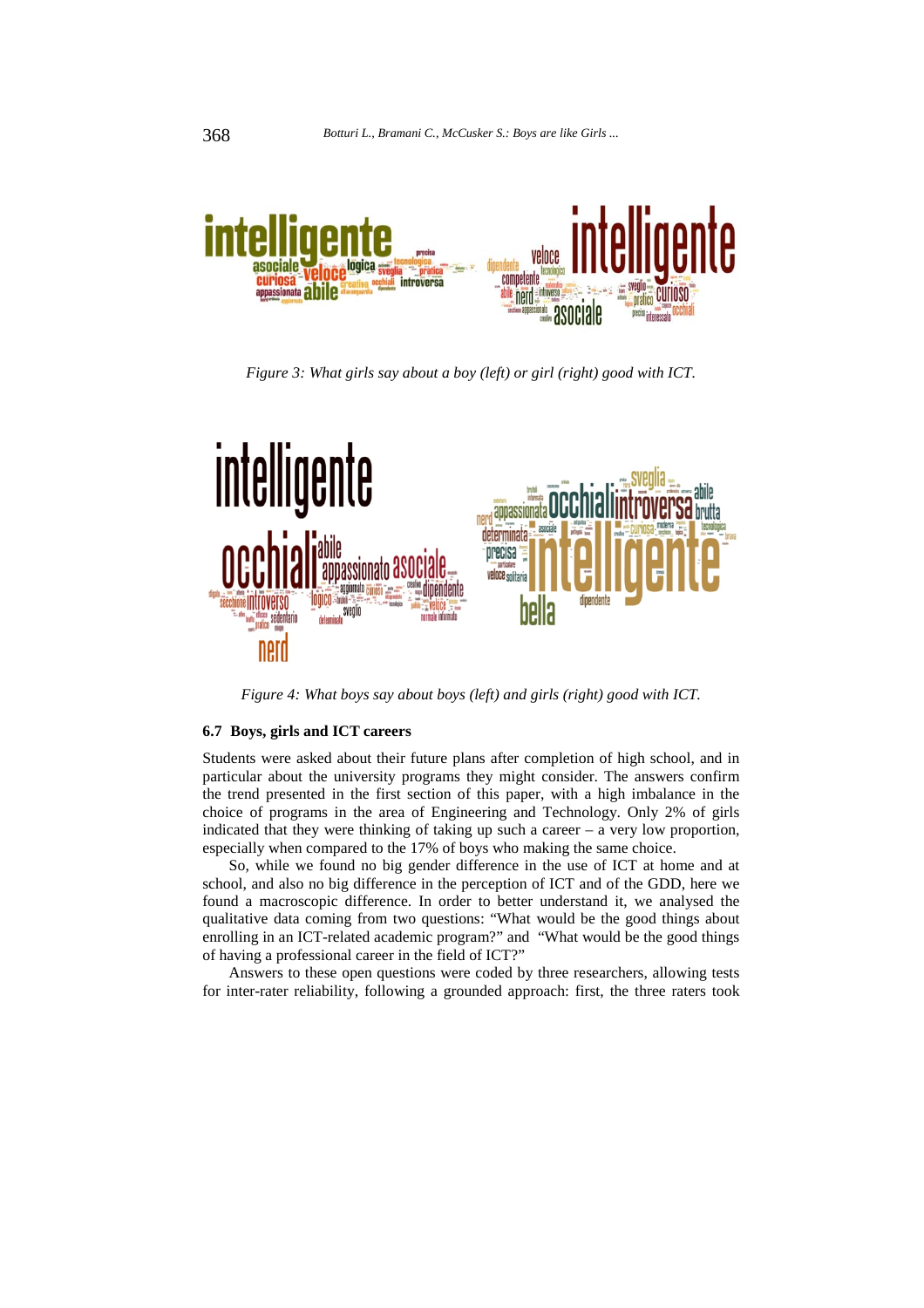the same 30 answers and coded them independently, each generating a list of categories. After a review of dissimilar cases, they identified a shared list of categories, and proceeded coding 50 further answers. A second review was carried out, to refine and integrate categories. This led to a list of 6 categories for each question. Finally, the remaining answers were divided among coders and coded. A final review was carried out by a fourth researcher to control for consistency and to make minor adjustments. The results are presented in Figures 5 and 6.

Girls and boys found the same positive aspects in an ICT career: learning skills and knowledge (30% both for boys and girls) and good job opportunities (22% both for boys and girls) are in both cases the most often cited. They then emphasize the current importance of ICT (boys 1% more than girls), the potential to earn a good salary (2% of boys, while girls do not mention this item) and social recognition (boys 1% more than girls). Girls also mention more often the idea that ICT will be important in the future (4% more than boys). Again, only a minor difference, but that which possibly indicates a longer-term view amongst girls.



*Figure 5: Good things in getting a degree in ICT* 

When considering a career in the field of ICT, important differences emerge. Boys emphasized the potential of finding a good job (24%, girls: 22%), and receiving a good salary (9%, girls: 2%): views centred on the employment opportunities within the ICT sector. Girls seemed to have a different view: they mentioned ICT being socially useful (11%, boys 7%), staying up to date (22%, boys 18%), and being a protagonist (5%, boys 3%); i.e., girls give more importance to the actual content or human and social side of the profession.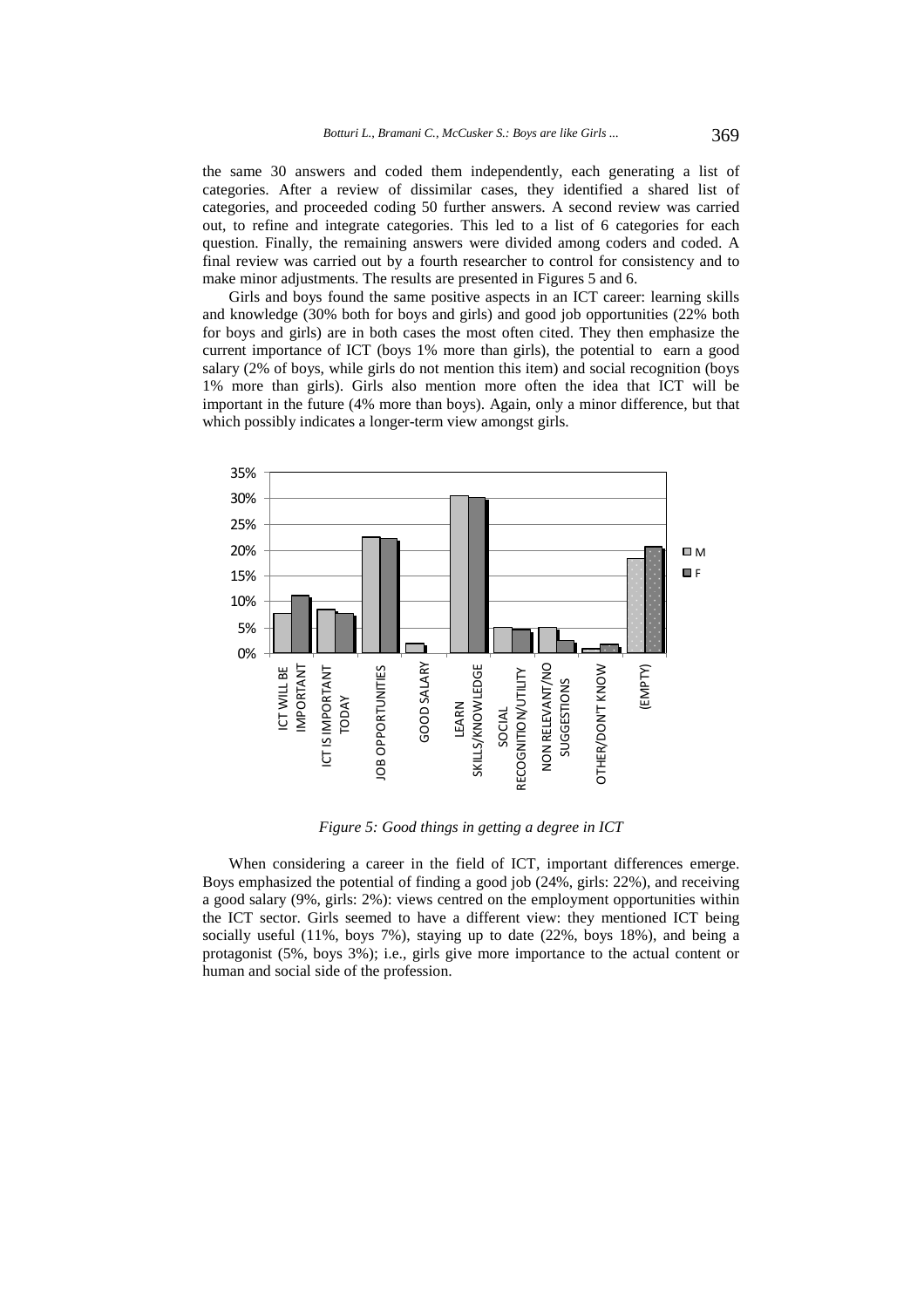

*Figure 6: Good things in having a career in an ICT-related field* 

This analysis led to the identification of a key gender difference that can impact the uptake of an ICT career, namely, the motivation that girls seek in such a career is more bound to human and personal values than in its practical and "lay" features, which boys seem to appreciate more.

### **6.8 Learning ICT**

A final question in the questionnaire asked students to suggest ways teachers could improve their learning of ICT. The answers were coded with a process similar to that presented in the previous sub-section.

Here again the data, presented in Figure 7, point to interesting differences. Both boys and girls would like to have more ICT courses at school, but boys have a clear preference for using ICT in other classes and for other subjects (26%, girls 18%), while girls favour having ICT classes or a "computer hour" (33%, boys 28%). Also, girls seem to require more opportunities for guided but autonomous use of ICT ("use for student activities").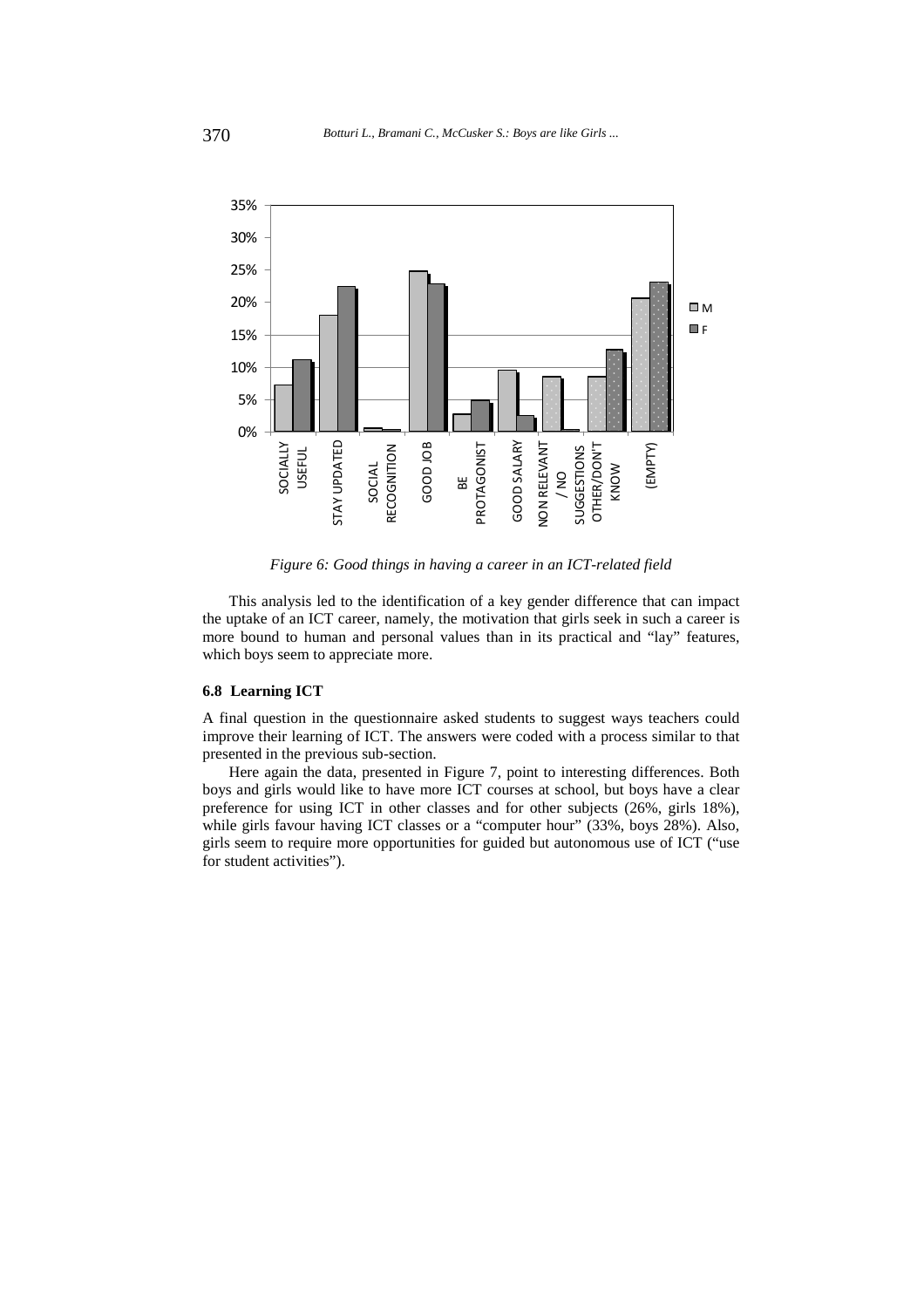

*Figure 7: What teacher could do to improve ICT learning* 

# **7 A European perspective**

This section presents a very brief summary of the wider quantitative findings of the PREDIL project [PREDIL 10], providing European context in which the Swiss data collected from Ticino should be interpreted.

### **7.1 School / Home Results**

The European reports of the use of computers for educational purposes at home and at school are quite revealing. Whilst keeping in mind that the sample is somewhat limited, there are nevertheless some strong messages about educational uses of computers. One might expect to see that computers are often used for educational purposes at school. However, this is not apparent in the data. One of the key messages to emerge from the PREDIL data analysis was the limited range of types of software in use at home and at school. For example, less than 50% of students report ever having programmed or written a web page, and the only educational application which seems prevalent is the generic use of computers for school research – and area in which girls reported greater use than boys. In general, across all the countries within the PREDIL partnership, the use of ICT within the school context is strongly driven by classroom practices, which tend not be gender specific. As such few differences are between boys and girls in terms of their use of ICT in school, are reported.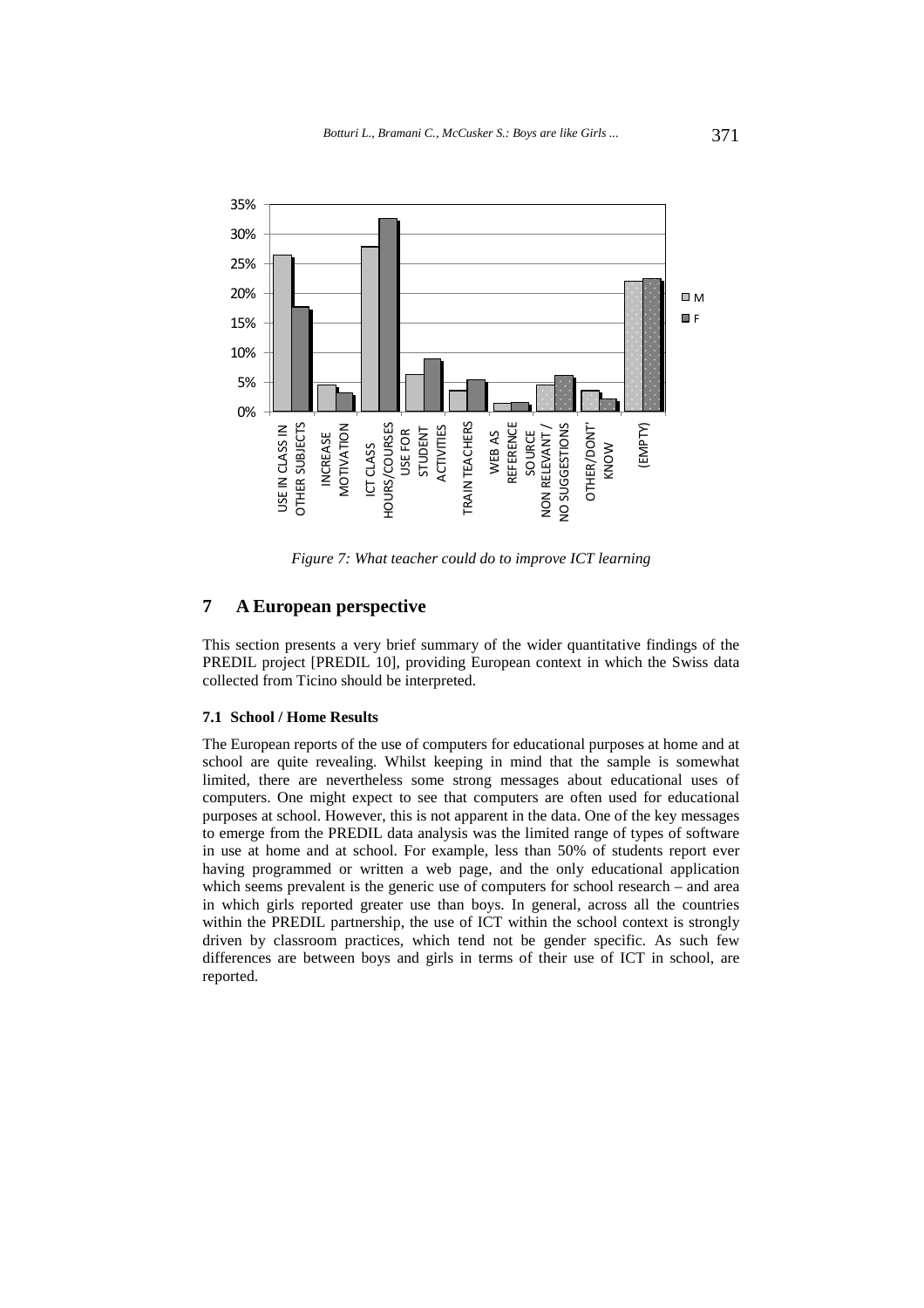By contrast, other activities such as voice (Internet telephony), playing games and social networking are almost universally popular at home, yet never used in the classroom. This raises the issue if the school technological environment should follow the trends from the "real world" or not. Moreover, when compared to the large differences in the types of activity that are popular at home vs. at school, the differences in patterns of use by girls and boys are modest.

Across Europe, supporting the findings from Ticino, results showed that girls and boys are exposed to similar level of ICT in school, and their use of educational software outside of school is also similar. Girls and boys were also seen to have very similar pattern of behaviour with regard to use of ICT in the home environment. Some small differences were noted in social networking, but this occurs in a context where participation is almost universal.

### **7.2 Attitudes to ICT**

Attitudinal data collated as part of the PREDIL project showed that across the European partner countries girls did not think that boys were better than them with computers. A clear majority of boys and girls thought that they were given equal treatment in the classroom and a clear majority of boys and girls thought that family influences were important. Information on the nature of these influences was not collected.

### **7.3 University choices**

Stated intentions for university choice were grouped into broad categories (Pure Sciences, Applied Sciences, Humanities & Social Sciences and Commerce) to allow an overview of the differences in choices being made by participants in the survey. In this domain some clear gender differences became apparent, confirming national trends. There was a strong bias towards the boys with regard to intentions to study applied sciences. This may be associated with the related result that a larger proportion of girls tended to select each of the other categories. However, the explanation is not so straightforward as participants were allowed to select as many courses as they wished. Some sharp contrasts arose when the data was analysed at the finer grain of course level. Subjects such as Technology, Engineering and Mathematics are strongly favoured by boys, by about 3 to 1. By contrast many subjects are chosen such as Art & Design and Medical course are strongly favoured by girls. Under this respect, the situation in Switzerland is aligned with the European trends.

# **8 Discussion**

While illustrative of the relationship between young people and digital technologies, this research study has a limit in its sample, which is not randomized. Moreover, it investigated only a specific regional population, in Ticino, which cannot be said to be representative of the rest of the population in Switzerland due to geographic, cultural and linguistic differences.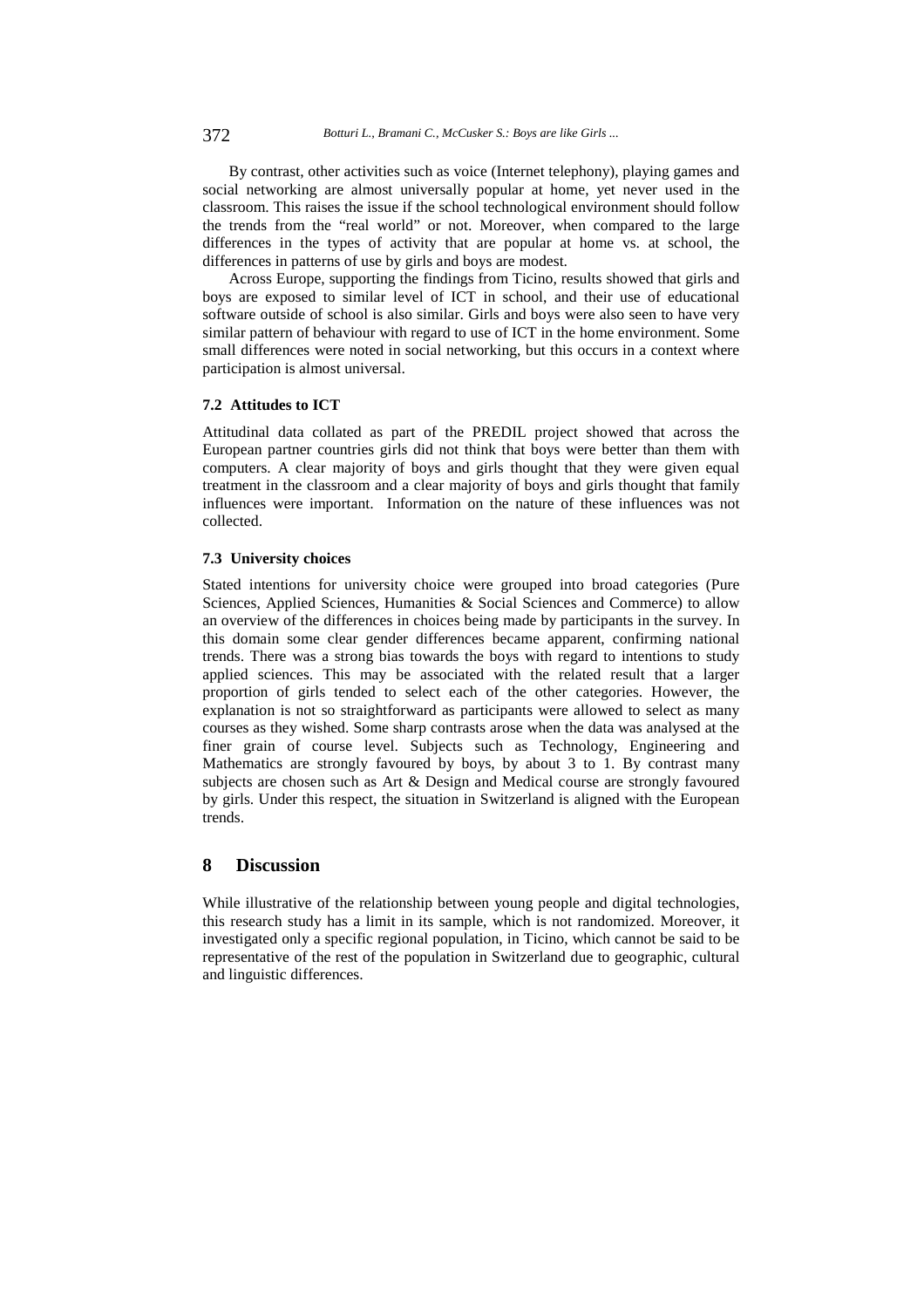Another important limitation of the study is its method, which is mainly based on interviews and a questionnaire, and is therefore only measuring respondents' perceptions. While this reflected the main methodological stance of this study, different, and complementary results would possibly come from an objective evaluation of ICT skills (such as the one currently being carried out in the ICILS project [ICILS n.d.], of from a longitudinal study about career and professional choices.

Within such limits, the study delivers two interesting results for understanding the roots of the GDD. The first result alerts researchers and practitioners to the idea that the GDD cannot be tracked back to a difference in the ICT skills of boys and or to the self-perception of those skills, or personal "digital identity". The second result provides a hypothesis about where the key difference between boys and girl lays: in the expectations attached to future professional careers. Boys and girls that would choose a career in ICT would tend to do so for different reasons. Reasons which are perhaps more common among boys than amongst girls.

Such results provide pointers for devising interventions in schools with the goal of reducing the GDD. First, they confirm the fact that training programs, aimed at developing ICT skills are important, but not central to this issue. Interventions on the GDD should rather consider working on the development of an attitude, or better a conception and image of careers in ICT which do not raise conflicts with the human values and relational expectations that girls have. This could be done through showing examples of successful women in the ICT field, and learning more about the actual content and social contribution as opposed to the techniques of ICT professions. For example, exemplifying the provision of ICT services to the media industry or in web development for non-profit organizations, instead of simply explaining how the web or digital image formats work.

This study provides the basis for interesting outlooks. Within the project, more sophisticated correlation analyses could be carried out, and a deeper analysis on the semantics of word clouds could also deliver interesting additional details. The next obvious step is further exploring the international comparison begun with the PREDIL project, and the same project could be extended to include other Cantons, aiming at confronting the modes of integration of ICT in different cantonal school systems.

### **9 Conclusions**

This paper presents the results of the Swiss component, conducted in Ticino, of a European a study concerning the gender differences in the perception of ICT and in the decision to take up a course of study or professional career in ICT. The study was developed through 3 phases: a focus group with teachers, interviews with women with a career in ICT, and a questionnaire which involved 539 young boys and girls from high school grades 12 and 13 (and of high school). The primary contribution of this paper is to report the findings of a study on the GDD targeting today's technologies and a specific region, where a recent study of this kind was missing.

The data reveals that, in Ticino, boys and girls have a common pattern of ICT use both at home and at school, with minor differences only in the use of graphics and word processing applications and in video games. We can therefore conclude that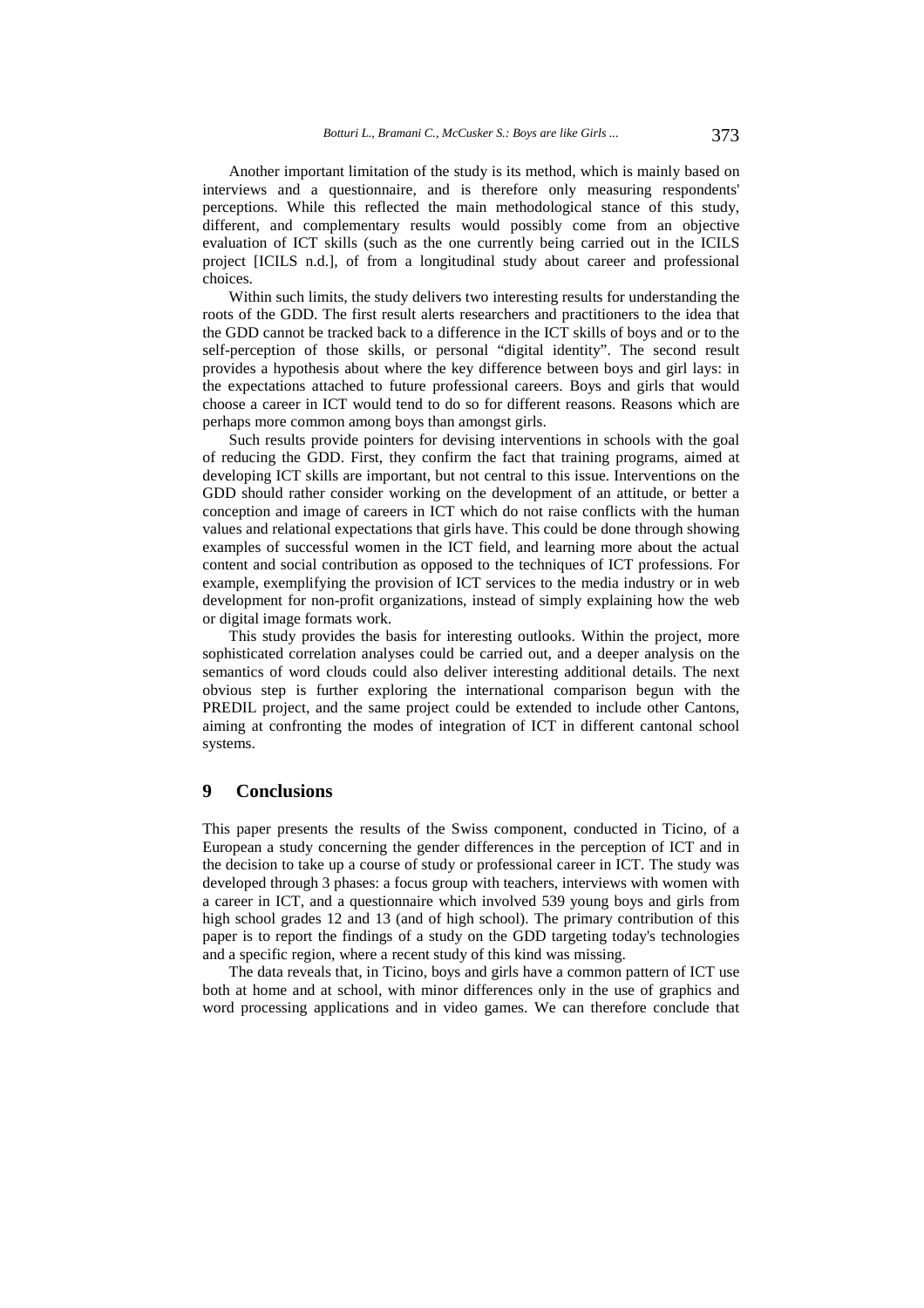boys and girls at that age do not have a significant difference in perceived pattern of ICT use and ICT skills. Moreover, the study found that there are no big differences in the perception of the GDD either. This supports the findings of other studies referenced in the literature review section, indicating that the GDD is not consistently broad, but that it tends to diminish over the years and can vary across different populations.

However, boys and girls have a different perception of themselves in relation to possible professional careers in the field of ICT. Namely, their expectations are different, with boys focusing more on the world of work and employment, and girls expecting more from the human side of the profession. This difference however concerns only potential future jobs (so a distant future) and not the actual choice of a university program (a nearer future). This specific finding seems to be new in this domain, and stems from the decision to focus on self-perceptions in a broad sense, extending the research scope beyond access to and use of computers and related skills. To the eyes of young people, ICT acquire meaning not as a technology, but rather as the enabling factor for developing a personal and professional identity. We think that this result can provide an interesting development track for educators and stakeholders in this domain.

Finally, boys and girls provide different indications about how they would like to learn to use ICT in schools: boys through integration across the curriculum and girls through time specifically devoted to digital technologies, with autonomous activities involving computer use.

This project provides fist data for a better understanding of the GDD at the transition from secondary to higher education or to the profession. As such, we hope it can be the platform for further research and development aimed at tackling these issues through collaboration with teachers and decision makers in the education system.

#### **Acknowledgements**

The research study presented in this paper was partly funded by the EACEA grant 141967-LLP-1-2008-1-GR-COMENIUS-CMP, and by the corresponding funds for indirect participations provided by the Swiss Secretary for Education and Research.

#### **References**

[BFS n.d.] BFS: Rilevazione svizzera della struttura dei salari. Retrieved on July 13th, 2011, from http://www.bfs.admin.ch/bfs/portal/it/index/themen/03/04/blank/data/01/ 06\_01.html#1.

[BFS 10] BFS: Indicaterus des hautes écoles universitaires – Degré tertiaire: Hautes écoles – Indicateurs. Bern: Ufficio Federale di Statistica. Retrieved on July, 13th, 2011 http://www.bfs.admin.ch/bfs/portal/fr/index/themen/15/06/key/ind1.indicator.10401.html?open  $=106$ .

[Birks 11] Birks, M., & Mills, J.: Grounded Theory: A Practical Guide. Thousand Oaks, CA: Sage.

[Botturi 10] Botturi, L., Bramani, C.: PREDIL Swiss National Report. Retrieved on December 1st, 2011 from http://predil.iacm.forth.gr/docs/report/PREDIL\_D4\_NR\_CH.pdf.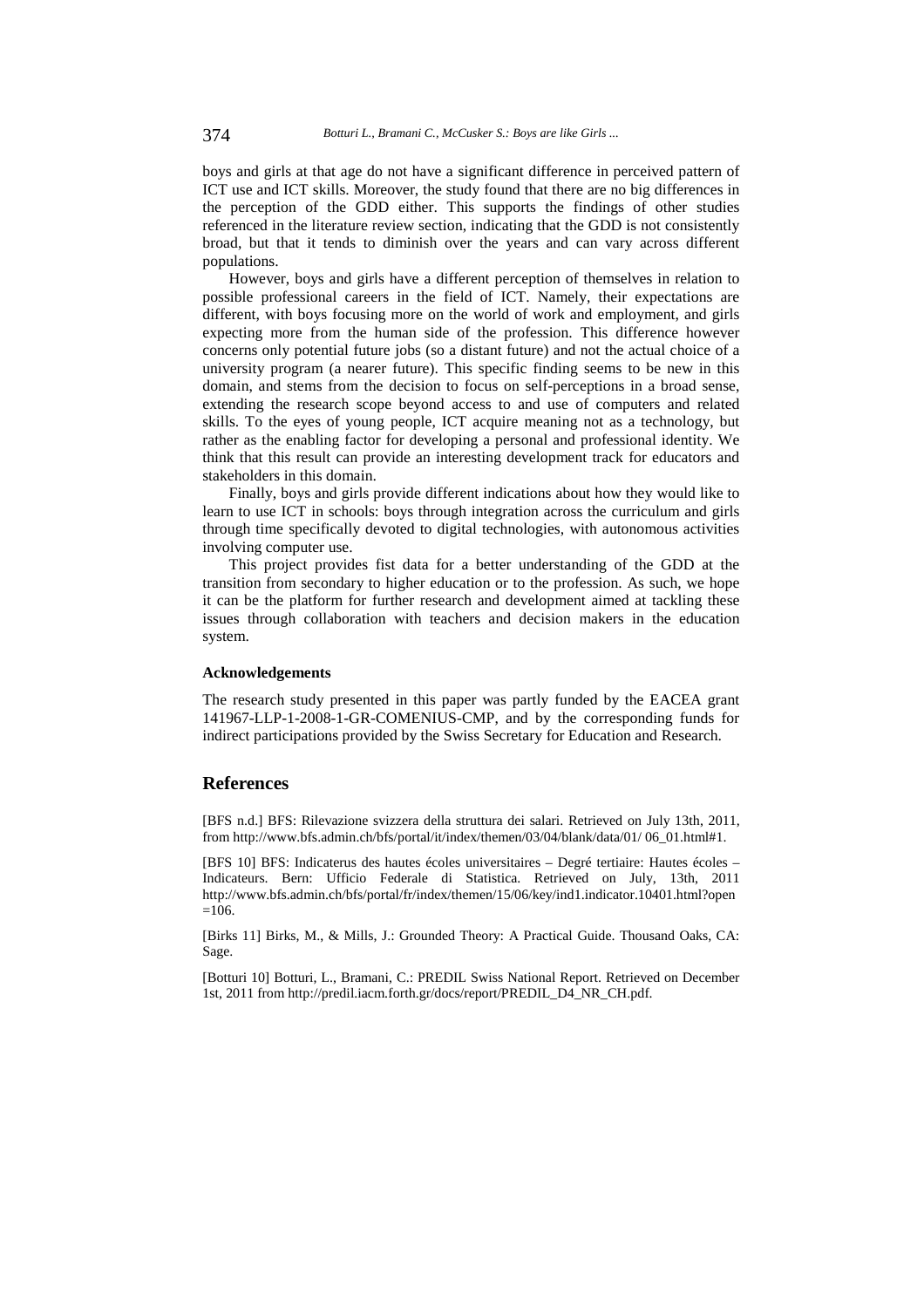[Brandtzaeg 05] Brandtzæg, P. B.: Gender Differences and the Digital Divide in Norway – Is there really a Gendered Divide? International Childhoods Conference: Children and Youth in Emerging and Transforming Societies, Oslo, Norway, 29.06-03.07.2005. Retrieved from http://www.sintef.no/digitalbarndom/Publikasjoner.htm on October 12th, 2010.

[BRIDGE 04] BRIDGE: Gender and ICTs – Overview Report. Institute of Development Studies, Brighton, UK.

[Brosnan 99] Brosnan, M. J.: A new methodology, an old story? Gender difference in the "draw-a-computer-user" test. European Journal of Psychology of Education, XIV(3), 375-385.

[Crosnan 96] Brosnan, M. J., Davidson, M.: Psychological Gender Issues in Computing. Journal of Gender, Work and Organization, 3, 13-25.

[Cooper 06] Cooper, J.: The digital divide: the special case of gender. Journal of Computer Assisted Learning, 22, pp. 320-334.

[De Craene 06] De Craene, M. M.: Virtual Support via the Blogosphere. In Terry Freedman's eBook Coming of Age: An Introduction to the new worldwide web. pg. 37.

[Ertl 11] Ertl, B., Helling, K., & Kikis-Papadakis, K.: The impact of gender in ICT use and profession: Comparisons between Greece and Germany. In C. R. Livermore (Ed.), Gender and social computing: Interactions, differences, and relationships. Hershey, PA: IGI Global.

[Eurydice 04] Eurydice: Key Data on Information and Communication Technology in Schools in Europe. Eurydice Report. Retrieved on December 1st, 2011, from http://www.eurydice.org.

[Fetler 85] Fetler, M.: Sex differences on the California statewide assessment of computer literacy. Sex Roles, 13(3), 115-122.

[Hackbart 01] Hackbart, S. L.: Changes in primary students' computer literacy as a function of classroom use and gender. TechTrends, 45(4), 19-27.

[HasmoS n.d.] Harmo: HarmoS web page. Retrived on December 7th, 2011, from http://www.edk.ch/dyn/11659.php.

[Haugland 00] Haugland, S. W.: Early childhood classrooms in the 21st century: Using computers to maximize learning. Young Children, 55 (1), 12-18.

[Hausmann 10] Hausmann, R., Tyson, L. D., & Saadia, Z.: The Global Gender Gap Report 2010. Geneva, Switzerland: World Economic Forum.

[ICILS n.d.] ICILS: International Computer and Information Literacy Study website. Retrieved on December 1st, 2011, from http://icils2013.acer.edu.au/.

[Igbaria 91] Igbaria, M., Greenhaus, J. H., Parasuraman, S.: Career Orientations of MIS Employees: An Empirical Analysis. Management Information Systems Quarterly, 15(2), 151- 169.

[Joshi 10] Joshi, K. D., Kvasny, L., McPherson, S., Trauth, E., Kulturel-Konak, S., Mahar, J.: Choosing IT as a career: exploring the role of self-efficacy and perceived importance of IT skills. Proceedings of ICIS 2010*.* Retrieved on December 1st, 2011, from http://aisel.aisnet.org/icis2010\_submissions/154.

[Livingstone 01] Livingstone, S., Bovill, M. (eds.): Children and their changing media environment: a European comparative study. Lawrence Erlbaum Associates, Mahwah, N.J., USA.

[Madell 04] Madell, D., Muncer, S.: Gender differences in the use of the Internet by English secondary school children. Social Psychology of Education, 7, 229-251.